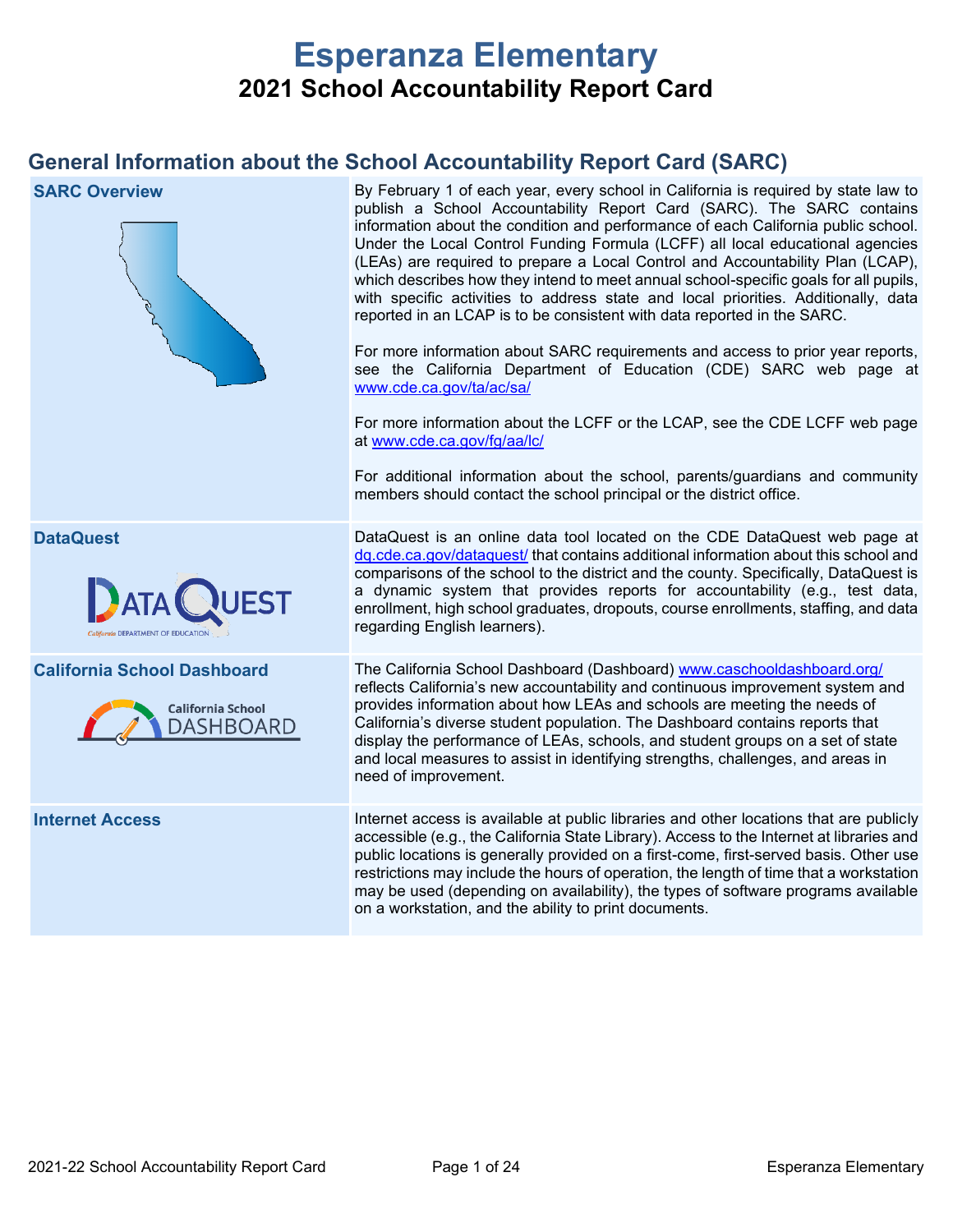# **2021-22 School Contact Information**

| EVE I LE OUNUUI SUNUUT MIUNIMUUNI        |                             |  |  |  |
|------------------------------------------|-----------------------------|--|--|--|
| <b>School Name</b>                       | Esperanza Elementary        |  |  |  |
| <b>Street</b>                            | 40521 35th Street West      |  |  |  |
| City, State, Zip                         | Palmdale, CA 93551          |  |  |  |
| <b>Phone Number</b>                      | $(661)$ 575-0420            |  |  |  |
| <b>Principal</b>                         | Andrea Paxton               |  |  |  |
| <b>Email Address</b>                     | a.paxton@westside.k12.ca.us |  |  |  |
| <b>School Website</b>                    |                             |  |  |  |
| <b>County-District-School (CDS) Code</b> | 19-65102-0101543            |  |  |  |

| <b>2021-22 District Contact Information</b> |                                           |  |  |  |  |
|---------------------------------------------|-------------------------------------------|--|--|--|--|
| <b>District Name</b>                        | Westside Union Elementary School District |  |  |  |  |
| <b>Phone Number</b>                         | $(661) 722 - 0716$                        |  |  |  |  |
| Superintendent                              | Regina Rossall                            |  |  |  |  |
| <b>Email Address</b>                        | r.rossall@westside.k12.ca.us              |  |  |  |  |
| <b>District Website Address</b>             | www.westside.k12.ca.us                    |  |  |  |  |

### **2021-22 School Overview**

Esperanza's mission is to create a safe and encouraging school environment which focuses on preparing students for academic proficiency and being productive and responsible citizens.

Esperanza's School Plan offers the on-going opportunity to plan, implement, monitor, and evaluate a meaningful standardsbased curriculum for all students. The goals, objectives, and activities have been identified and written based on needs expressed by students, parents, and staff input. These goals, objectives, and activities are established to improve and focus instruction at Esperanza's Elementary School enabling students to meet grade level, district, and CA State standards.

The ELAC, School Site Council, and Grade Level Leadership Teams collaborated to develop and refine the plan and will continue to work towards the ongoing implementation, evaluation and revision of this plan as needed.

Esperanza Elementary School's essential philosophical cornerstones include the concept that quality school programs are based on shared decision-making by all staff members in meeting school, district, and state guidelines.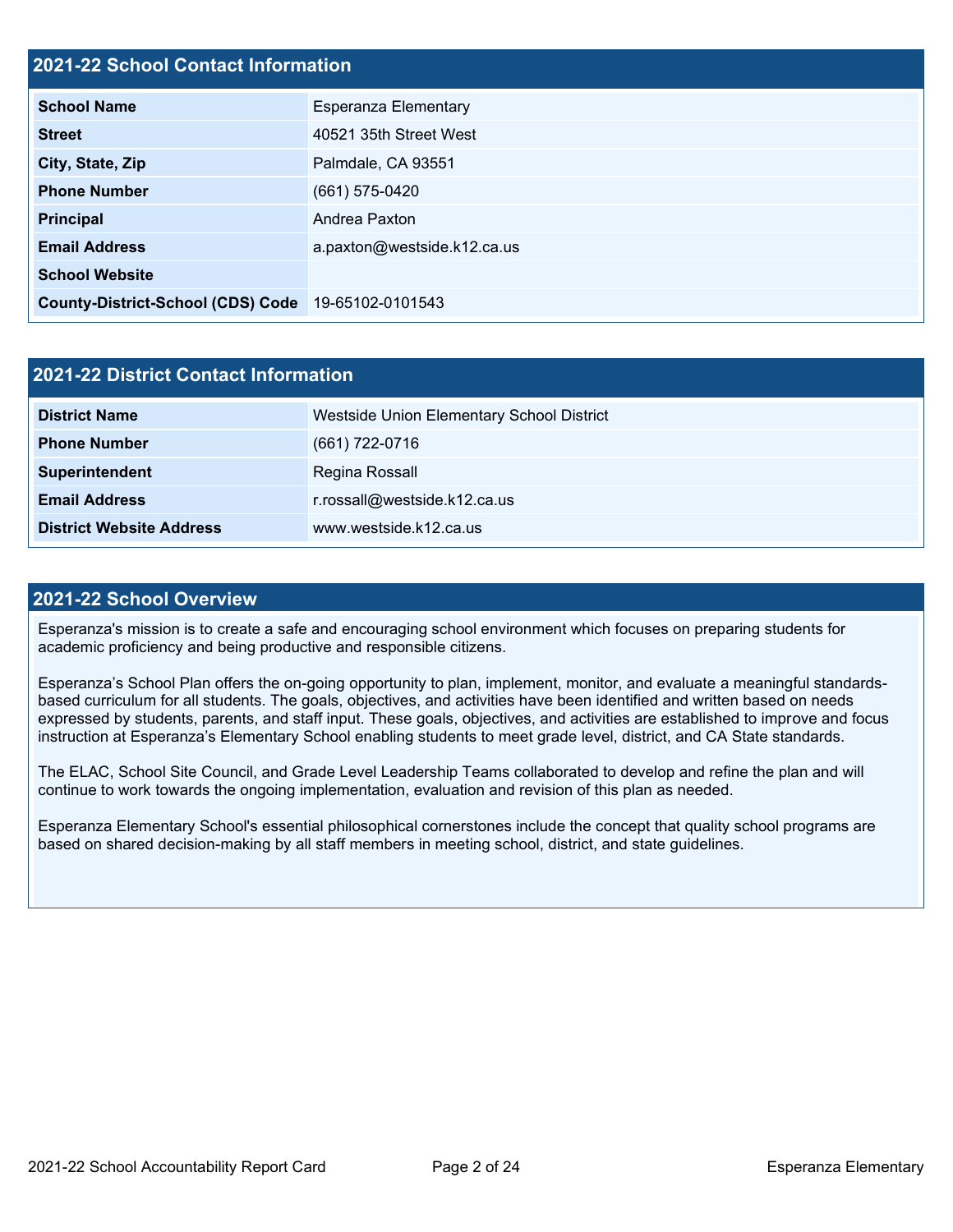# **About this School**

| 2020-21 Student Enrollment by Grade Level |                           |  |  |  |  |
|-------------------------------------------|---------------------------|--|--|--|--|
| <b>Grade Level</b>                        | <b>Number of Students</b> |  |  |  |  |
| Kindergarten                              | 129                       |  |  |  |  |
| Grade 1                                   | 131                       |  |  |  |  |
| Grade 2                                   | 138                       |  |  |  |  |
| Grade 3                                   | 153                       |  |  |  |  |
| Grade 4                                   | 155                       |  |  |  |  |
| Grade 5                                   | 177                       |  |  |  |  |
| Grade 6                                   | 129                       |  |  |  |  |
| <b>Total Enrollment</b>                   | 1,012                     |  |  |  |  |

# **2020-21 Student Enrollment by Student Group**

| <b>Student Group</b>                   | <b>Percent of Total Enrollment</b> |
|----------------------------------------|------------------------------------|
| American Indian or Alaska Native       | 0.2                                |
| <b>Asian</b>                           | 3.8                                |
| <b>Black or African American</b>       | 7.3                                |
| <b>Filipino</b>                        | 1.4                                |
| <b>Hispanic or Latino</b>              | 54.8                               |
| Native Hawaiian or Pacific Islander    | 0.1                                |
| <b>Two or More Races</b>               | 6.1                                |
| <b>White</b>                           | 26.1                               |
| <b>English Learners</b>                | 8.4                                |
| <b>Foster Youth</b>                    | 2.5                                |
| <b>Homeless</b>                        | 7.8                                |
| <b>Socioeconomically Disadvantaged</b> | 50                                 |
| <b>Students with Disabilities</b>      | 12.5                               |

# **A. Conditions of Learning State Priority: Basic**

The SARC provides the following information relevant to the State priority: Basic (Priority 1):

- Degree to which teachers are appropriately assigned and fully credentialed in the subject area and for the pupils they are teaching;
- Pupils have access to standards-aligned instructional materials; and
- School facilities are maintained in good repair

Note: For more information refer to the Updated Teacher Equity Definitions web page at<https://www.cde.ca.gov/pd/ee/teacherequitydefinitions.asp>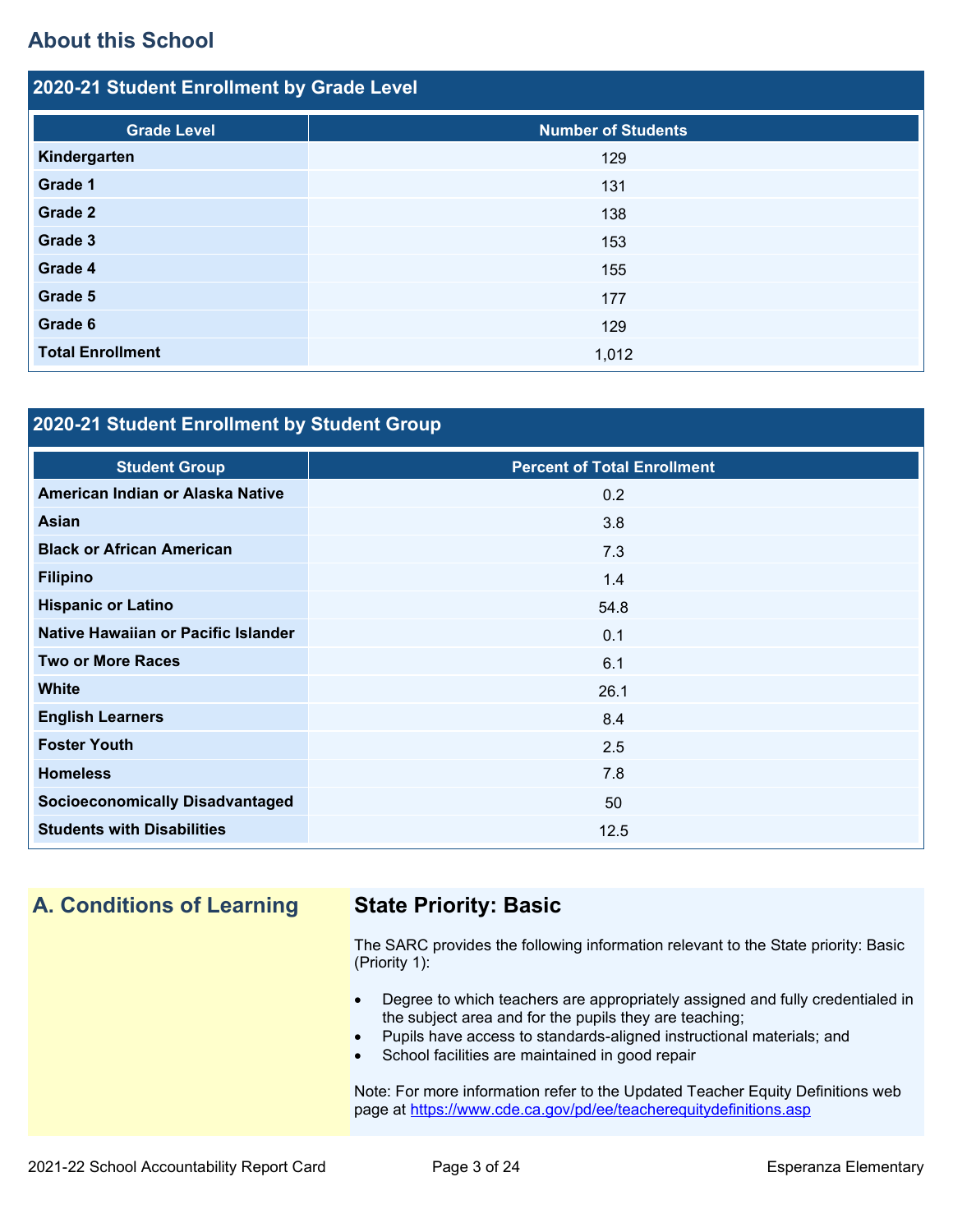| 2019-20 Teacher Preparation and Placement                                                       |         |  |  |  |
|-------------------------------------------------------------------------------------------------|---------|--|--|--|
| <b>Authorization/Assignment</b>                                                                 | 2019-20 |  |  |  |
| Fully (Preliminary or Clear) Credentialed for Subject and Student Placement (properly assigned) |         |  |  |  |
| <b>Intern Credential Holders Properly Assigned</b>                                              |         |  |  |  |
| Teachers Without Credentials and Misassignments ("ineffective" under ESSA)                      |         |  |  |  |
| Credentialed Teachers Assigned Out-of-Field ("out-of-field" under ESSA)                         |         |  |  |  |
| <b>Unknown</b>                                                                                  |         |  |  |  |
| <b>Total Teaching Positions</b>                                                                 |         |  |  |  |

Note: The data in this table is based on Full Time Equivalent (FTE) status. One FTE equals one staff member working full time; one FTE could also represent two staff members who each work 50 percent of full time. Additionally, an assignment is defined as a position that an educator is assigned to based on setting, subject, and grade level. An authorization is defined as the services that an educator is authorized to provide to students.

# **2019-20 Teachers Without Credentials and Misassignments (considered "ineffective" under ESSA) Authorization/Assignment 2019-20 Permits and Waivers Misassignments Vacant Positions Total Teachers Without Credentials and Misassignments**

| 2019-20 Credentialed Teachers Assigned Out-of-Field (considered "out-of-field" under ESSA) |         |  |  |  |
|--------------------------------------------------------------------------------------------|---------|--|--|--|
| <b>Indicator</b>                                                                           | 2019-20 |  |  |  |
| Credentialed Teachers Authorized on a Permit or Waiver                                     |         |  |  |  |
| <b>Local Assignment Options</b>                                                            |         |  |  |  |
| <b>Total Out-of-Field Teachers</b>                                                         |         |  |  |  |

| 2019-20 Class Assignments                                                                                                                           |         |
|-----------------------------------------------------------------------------------------------------------------------------------------------------|---------|
| <b>Indicator</b>                                                                                                                                    | 2019-20 |
| <b>Misassignments for English Learners</b><br>(a percentage of all the classes with English learners taught by teachers that are misassigned)       |         |
| No credential, permit or authorization to teach<br>(a percentage of all the classes taught by teachers with no record of an authorization to teach) |         |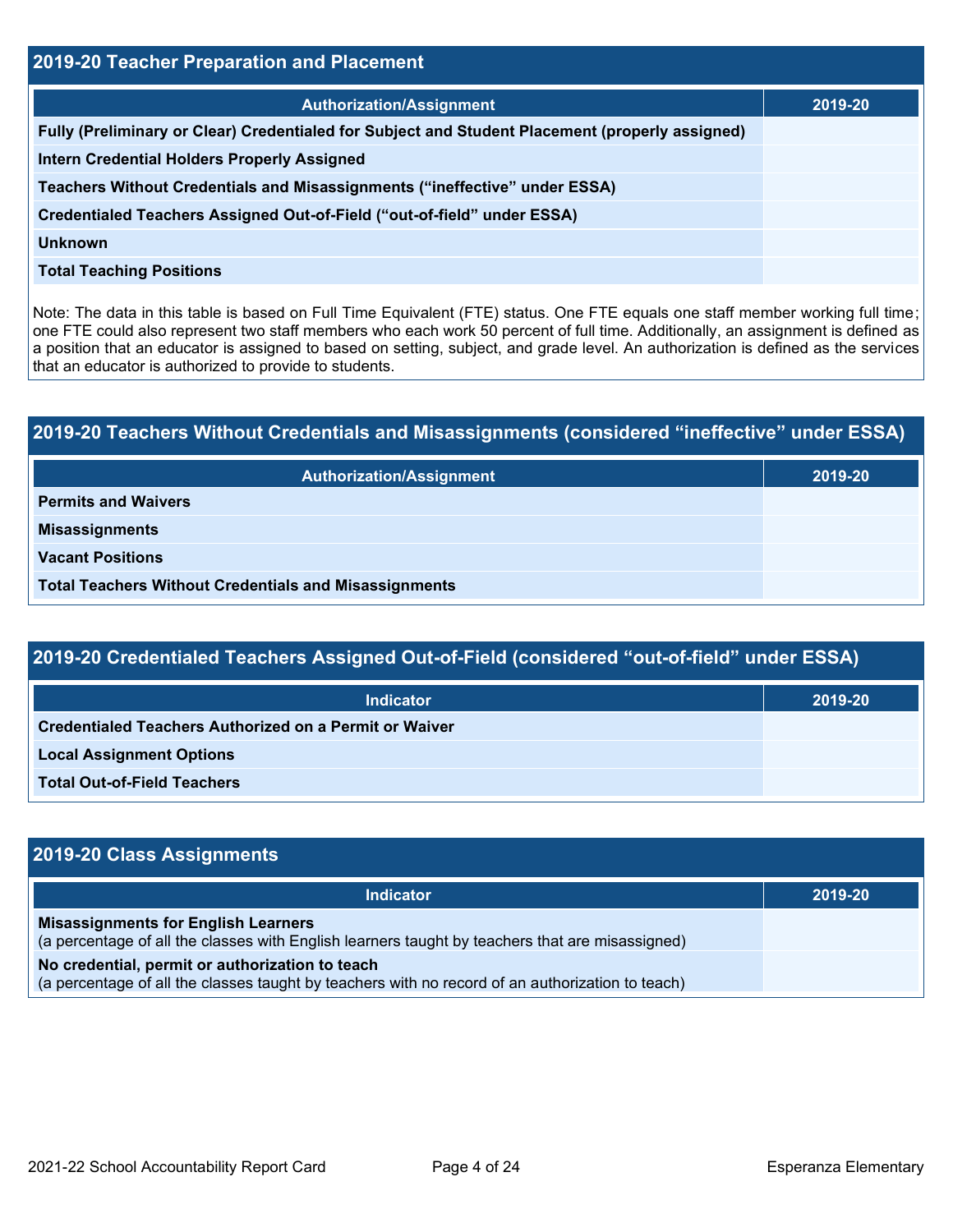# **2021-22 Quality, Currency, Availability of Textbooks and Other Instructional Materials**

Westside Union School District provides all students with textbooks and other instructional materials to support the district's adopted curricular programs. Funding is provided by the state for the acquisition of textbooks and instructional materials that are aligned with State Board adopted content standards in Reading/Language Arts/English Language Development, Mathematics, History/Social Science, and Science. The following are the instructional programs currently adopted by our district:

#### **Year and month in which the data were collected Collection Collection Collection Collection** October 2020

| <b>Subject</b>                                         | Textbooks and Other Instructional Materials/year of<br><b>Adoption</b> | <b>From</b><br><b>Most</b><br><b>Recent</b><br><b>Adoption</b> | <b>Percent</b><br><b>Students</b><br><b>Lacking Own</b><br><b>Assigned</b><br><b>Copy</b> |
|--------------------------------------------------------|------------------------------------------------------------------------|----------------------------------------------------------------|-------------------------------------------------------------------------------------------|
| <b>Reading/Language Arts</b>                           | TK Houghton Mifflin Splash (2012)                                      | Yes                                                            | $\Omega$                                                                                  |
|                                                        | K-5 Houghton Mifflin Harcourt, Journeys CA (2017)                      |                                                                |                                                                                           |
|                                                        | 6-8 McGraw-Hill Education, Study Sync CA (2017)                        |                                                                |                                                                                           |
| <b>Mathematics</b>                                     | TK Houghton Mifflin Harcourt, Expressions (2016)                       | Yes                                                            | $\mathbf 0$                                                                               |
|                                                        | K-5 McGraw Hill, My Math (2015)                                        |                                                                |                                                                                           |
|                                                        | 6-8 Houghton Mifflin Harcourt, Go Math (2015)                          |                                                                |                                                                                           |
| <b>Science</b>                                         | K-5 Savvas Realize, California Elevate Science, 2020                   | Yes                                                            | $\mathbf 0$                                                                               |
|                                                        | 6-8 Amplify Science California, 2020                                   |                                                                |                                                                                           |
| <b>History-Social Science</b>                          | K-5 Pearson, My World California (2019)                                | Yes                                                            | 0                                                                                         |
|                                                        | 6-8 Teachers' Curriculum Institute, History Alive! (2017)              |                                                                |                                                                                           |
| <b>Foreign Language</b>                                | N/A                                                                    |                                                                | N/A                                                                                       |
| <b>Health</b>                                          | N/A                                                                    |                                                                | N/A                                                                                       |
| <b>Visual and Performing Arts</b>                      | N/A                                                                    |                                                                | N/A                                                                                       |
| <b>Science Laboratory Equipment</b><br>$(grades 9-12)$ | N/A                                                                    |                                                                | N/A                                                                                       |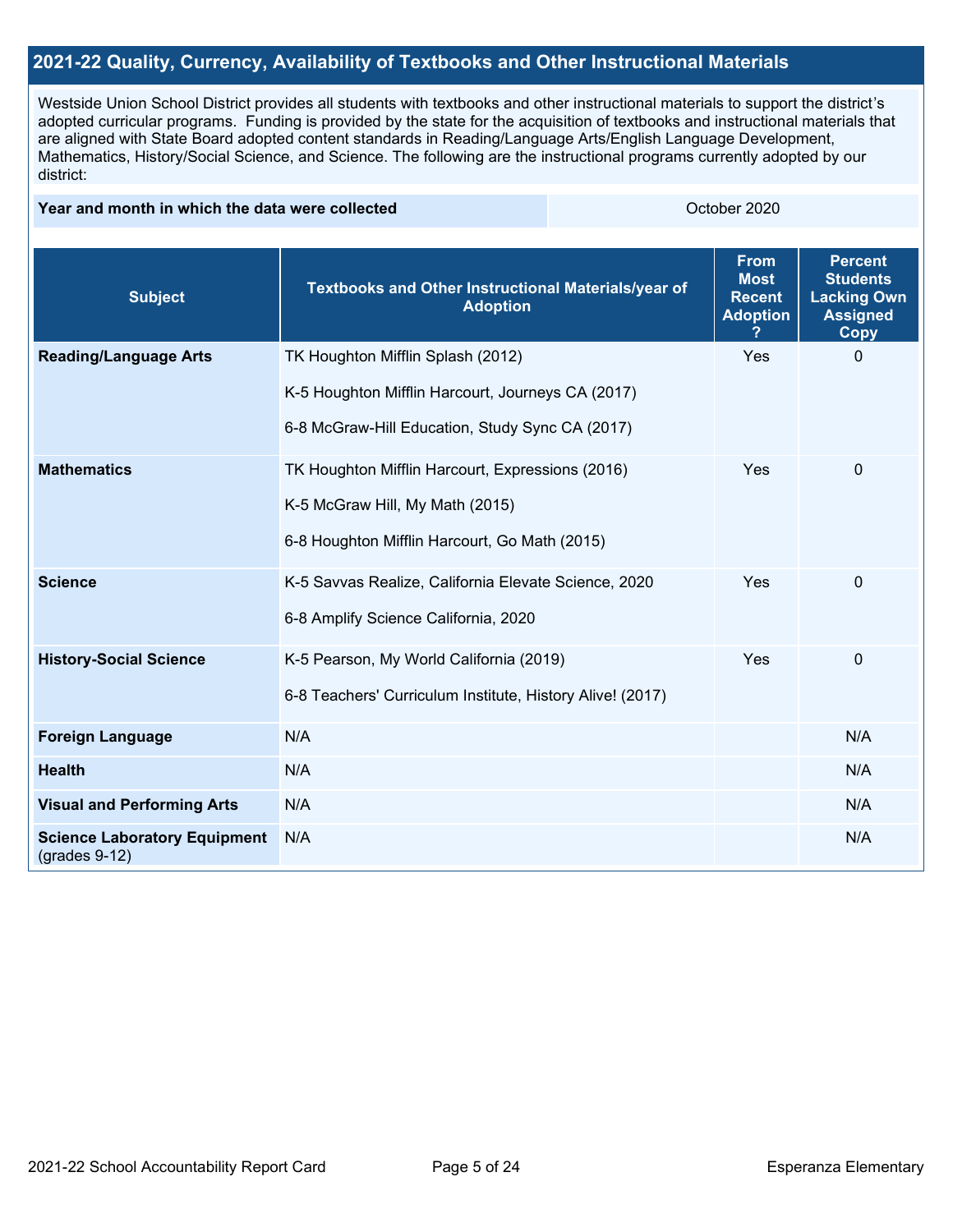# **School Facility Conditions and Planned Improvements**

At Esperanza Elementary, every effort is made to insure a safe and secure campus. Adult aides are employed to supervise students before school, at recess and lunch. Esperanza's aides, teachers and administrators are trained in CPR and/or First Aid. Fire and/or earthquake drills are conducted monthly. Our nurse's office is equipped with emergency supplies. Each classroom has a small emergency cart with essential supplies that can easily be taken out during drills. Additional supplies for each classroom are stored in the cargo bin located at the end of room 25, to be used for a actual emergency.

Our campus is completely fenced, with one main entrance and three secondary entrances that are only open at specific times in the morning and afternoon. Staff is assigned supervision of the grounds and gates when our students arrive and leave school. Esperanza staff also supervises three crosswalks during arrival and dismissal time to ensure our students safety.

Esperanza has a main core building that houses the administrative complex, three special day classes, Resource Specialist classroom, Speech classroom, cafeteria/auditorium, library, computer lab and a band-room as well as 33 regular education classrooms, 5 restroom complexes and 5 sets of drinking fountains. The Kindergarten play area is individually fenced and it is not part of the main playground. The main playground provides tetherball, handball, basketball, and other games. The large grass field provides ample space for our schoolwide Physical Education Program as well as other recreational activities.

#### **Year and month of the most recent FIT report** 11/10/2021 11/10/2021

| <b>System Inspected</b>                                             | <b>Rate</b><br>Good | <b>Rate</b><br><b>Fair</b> | Rate<br><b>Poor</b> | <b>Repair Needed and Action Taken or Planned</b>                                                                                                                                                                                                                                                                                                                                                                                                                                                                                                                                                                                                                                                                                                                                                                                                                     |
|---------------------------------------------------------------------|---------------------|----------------------------|---------------------|----------------------------------------------------------------------------------------------------------------------------------------------------------------------------------------------------------------------------------------------------------------------------------------------------------------------------------------------------------------------------------------------------------------------------------------------------------------------------------------------------------------------------------------------------------------------------------------------------------------------------------------------------------------------------------------------------------------------------------------------------------------------------------------------------------------------------------------------------------------------|
| <b>Systems:</b><br>Gas Leaks, Mechanical/HVAC, Sewer                | $\sf X$             |                            |                     |                                                                                                                                                                                                                                                                                                                                                                                                                                                                                                                                                                                                                                                                                                                                                                                                                                                                      |
| Interior:<br><b>Interior Surfaces</b>                               |                     | X                          |                     | CAFETERIA: THREE WATER DAMAGED CEILING<br><b>TILES</b><br>MAIN HALL: STAIN BY SKYLIGHT- 7 CEILING TILES<br>WATER DAMAGED- SEVERE LEAKS AROUND TWO<br>SKYLIGHTS - SIX OTHER SPOTS IN THE HALL<br>ROOM 13: CARPET UNRAVELING AT SINK FLOOR<br>AREA SEPERATING FROOM THRESHOLD BY<br>LINELEUM-<br>ROOM 19: CARPET IS WORN AND SEAM COMING<br>UP RUNNING THE LENGTH OF HE ROOM NORTH<br><b>TO SOUTH</b><br>ROOM 201: 3 WATER DAMAGED CEILING TILES<br>ROOM 22: DAMAGED CARPET @ vinyl floor-<br>needs transition strip<br>ROOM 25: 6" FORMICA BY SINK IS BROKEN--<br><b>EXTREMELY WORN CARPET</b><br>ROOM 34: TEAR IN TACK BOARD - 3 TILES WITH<br>HOLDS, - CARPET IN POOR CONDITION- PING<br>PONG BALL SIZE HOLES IN WALL UNDER LIGHT<br>SWITCHES-TRIPPING HAZARD AT THE END OF<br><b>THE RAMP</b><br>ROOM 37: 4 RIPS IN TACK BOARD - ONE HOLE IN<br><b>TACKBOARD -</b> |
| <b>Cleanliness:</b><br>Overall Cleanliness, Pest/Vermin Infestation | $\times$            |                            |                     |                                                                                                                                                                                                                                                                                                                                                                                                                                                                                                                                                                                                                                                                                                                                                                                                                                                                      |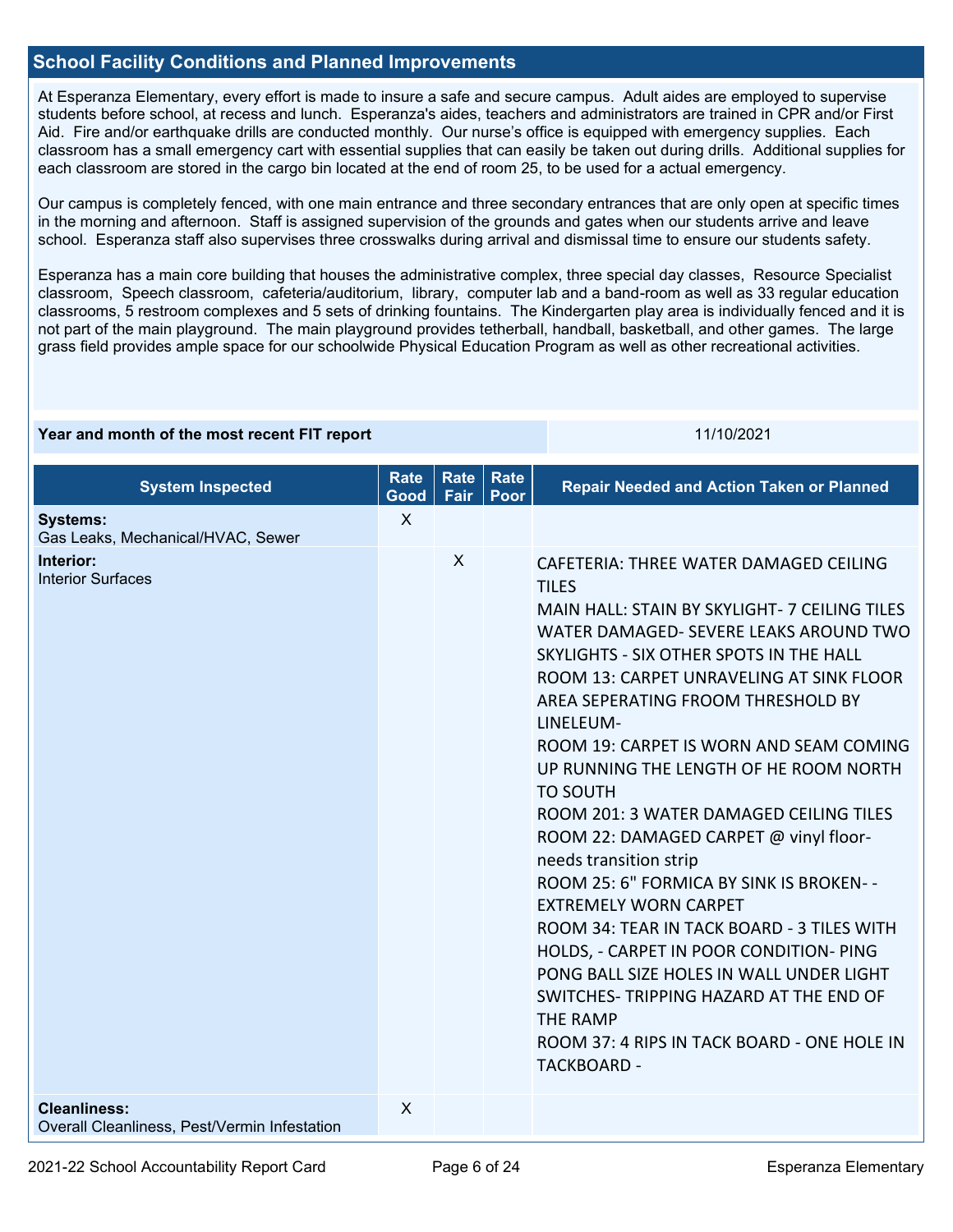| <b>School Facility Conditions and Planned Improvements</b>                    |              |   |  |                                                                                                                                                                                                                                                                                                                                                                                           |  |  |  |
|-------------------------------------------------------------------------------|--------------|---|--|-------------------------------------------------------------------------------------------------------------------------------------------------------------------------------------------------------------------------------------------------------------------------------------------------------------------------------------------------------------------------------------------|--|--|--|
| <b>Electrical</b>                                                             | X            |   |  | ROOM 20: LIGHT FIXTURE BROKEN<br>ROOM 32: TILES DIRTY AT CEILING REGISTERS,<br>CLOCK BOX NEEDS COVER - CARPET UNRAVELING<br>- TEAR IN WALL                                                                                                                                                                                                                                                |  |  |  |
| <b>Restrooms/Fountains:</b><br>Restrooms, Sinks/ Fountains                    | $\mathsf{x}$ |   |  |                                                                                                                                                                                                                                                                                                                                                                                           |  |  |  |
| Safety:<br>Fire Safety, Hazardous Materials                                   | $\mathsf{x}$ |   |  |                                                                                                                                                                                                                                                                                                                                                                                           |  |  |  |
| <b>Structural:</b><br><b>Structural Damage, Roofs</b>                         | $\mathsf{x}$ |   |  |                                                                                                                                                                                                                                                                                                                                                                                           |  |  |  |
| <b>External:</b><br>Playground/School Grounds, Windows/<br>Doors/Gates/Fences |              | X |  | HARDSCAPE: TRIP HAZARD AT THE BOTTOM OF<br>RAMP ROOM 34<br>MAIN HALL: STAIN BY SKYLIGHT- 7 CEILING TILES<br>WATER DAMAGED- SEVERE LEAKS AROUND TWO<br>SKYLIGHTS - SIX OTHER SPOTS IN THE HALL<br>ROOM 34: TEAR IN TACK BOARD - 3 TILES WITH<br>HOLDS, - CARPET IN POOR CONDITION- PING<br>PONG BALL SIZE HOLES IN WALL UNDER LIGHT<br>SWITCHES- TRIPPING HAZARD AT THE END OF<br>THE RAMP |  |  |  |

| <b>Overall Facility Rate</b> |      |      |             |  |  |  |
|------------------------------|------|------|-------------|--|--|--|
| <b>Exemplary</b>             | Good | Fair | <b>Poor</b> |  |  |  |
|                              |      |      |             |  |  |  |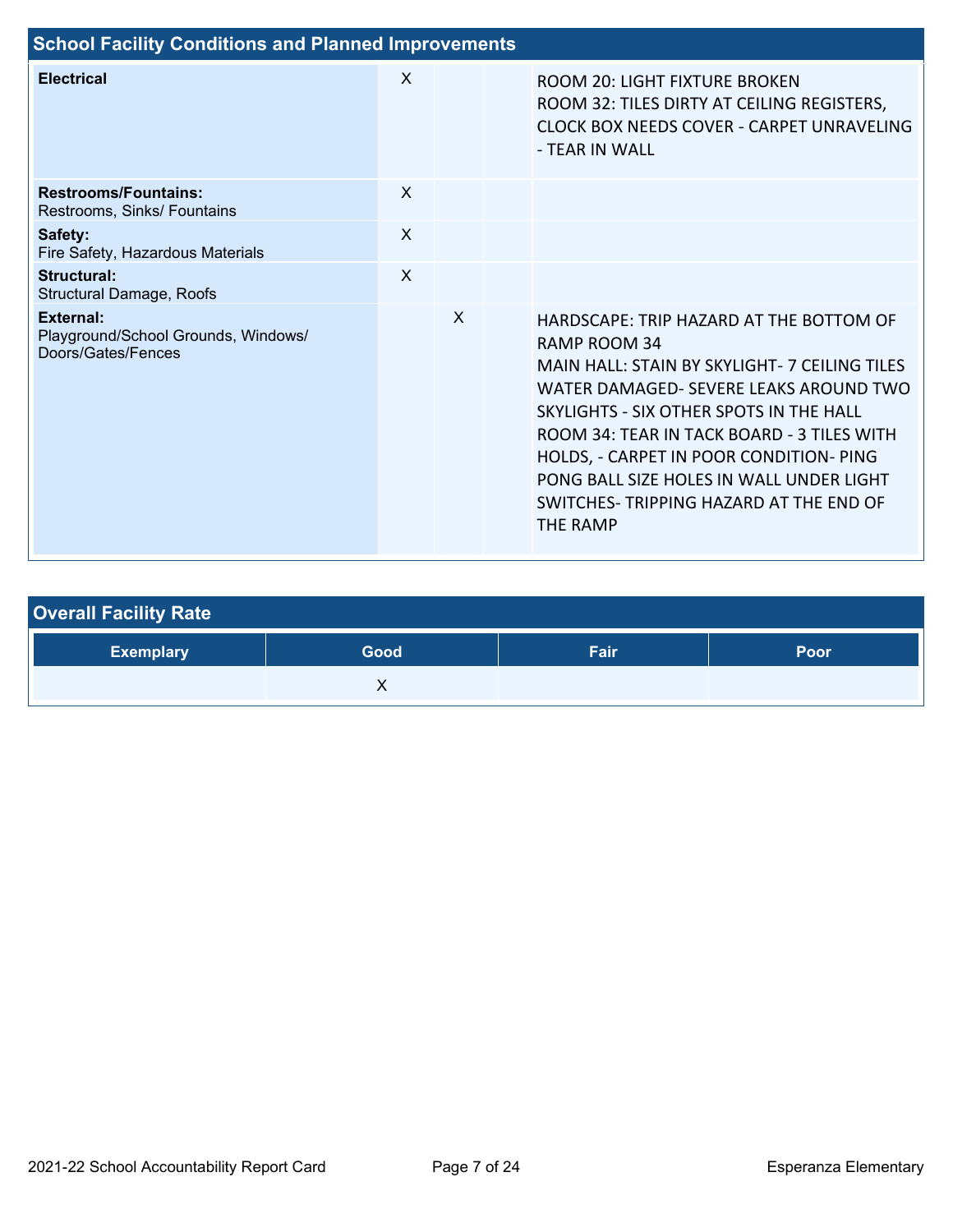# **B. Pupil Outcomes State Priority: Pupil Achievement**

The SARC provides the following information relevant to the State priority: Pupil Achievement (Priority 4):

#### **Statewide Assessments**

(i.e., California Assessment of Student Performance and Progress [CAASPP] System includes the Smarter Balanced Summative Assessments for students in the general education population and the California Alternate Assessments [CAAs] for English language arts/literacy [ELA] and mathematics given in grades three through eight and grade eleven. Only eligible students may participate in the administration of the CAAs. CAAs items are aligned with alternate achievement standards, which are linked with the Common Core State Standards [CCSS] for students with the most significant cognitive disabilities).

The CAASPP System encompasses the following assessments and student participation requirements:

- 1. **Smarter Balanced Summative Assessments and CAAs for ELA** in grades three through eight and grade eleven.
- 2. **Smarter Balanced Summative Assessments and CAAs for mathematics** in grades three through eight and grade eleven.
- 3. **California Science Test (CAST) and CAAs for Science** in grades five, eight, and once in high school (i.e., grade ten, eleven, or twelve).

#### **SARC Reporting in the 2020-2021 School Year Only**

Where the most viable option, LEAs were required to administer the statewide summative assessment in ELA and mathematics. Where a statewide summative assessment was not the most viable option for the LEA (or for one or more gradelevel[s] within the LEA) due to the pandemic, LEAs were allowed to report results from a different assessment that met the criteria established by the State Board of Education (SBE) on March 16, 2021. The assessments were required to be:

- Aligned with CA CCSS for ELA and mathematics;
- Available to students in grades 3 through 8, and grade 11; and
- Uniformly administered across a grade, grade span, school, or district to all eligible students.

#### **Options**

Note that the CAAs could only be administered in-person following health and safety requirements. If it was not viable for the LEA to administer the CAAs in person with health and safety guidelines in place, the LEA was directed to not administer the tests. There were no other assessment options available for the CAAs. Schools administered the Smarter Balanced Summative Assessments for ELA and mathematics, other assessments that meet the SBE criteria, or a combination of both, and they could only choose one of the following:

- Smarter Balanced ELA and mathematics summative assessments;
- Other assessments meeting the SBE criteria; or
- Combination of Smarter Balanced ELA and mathematics summative assessments and other assessments.

The percentage of students who have successfully completed courses that satisfy the requirements for entrance to the University of California and the California State University, or career technical education sequences or programs of study.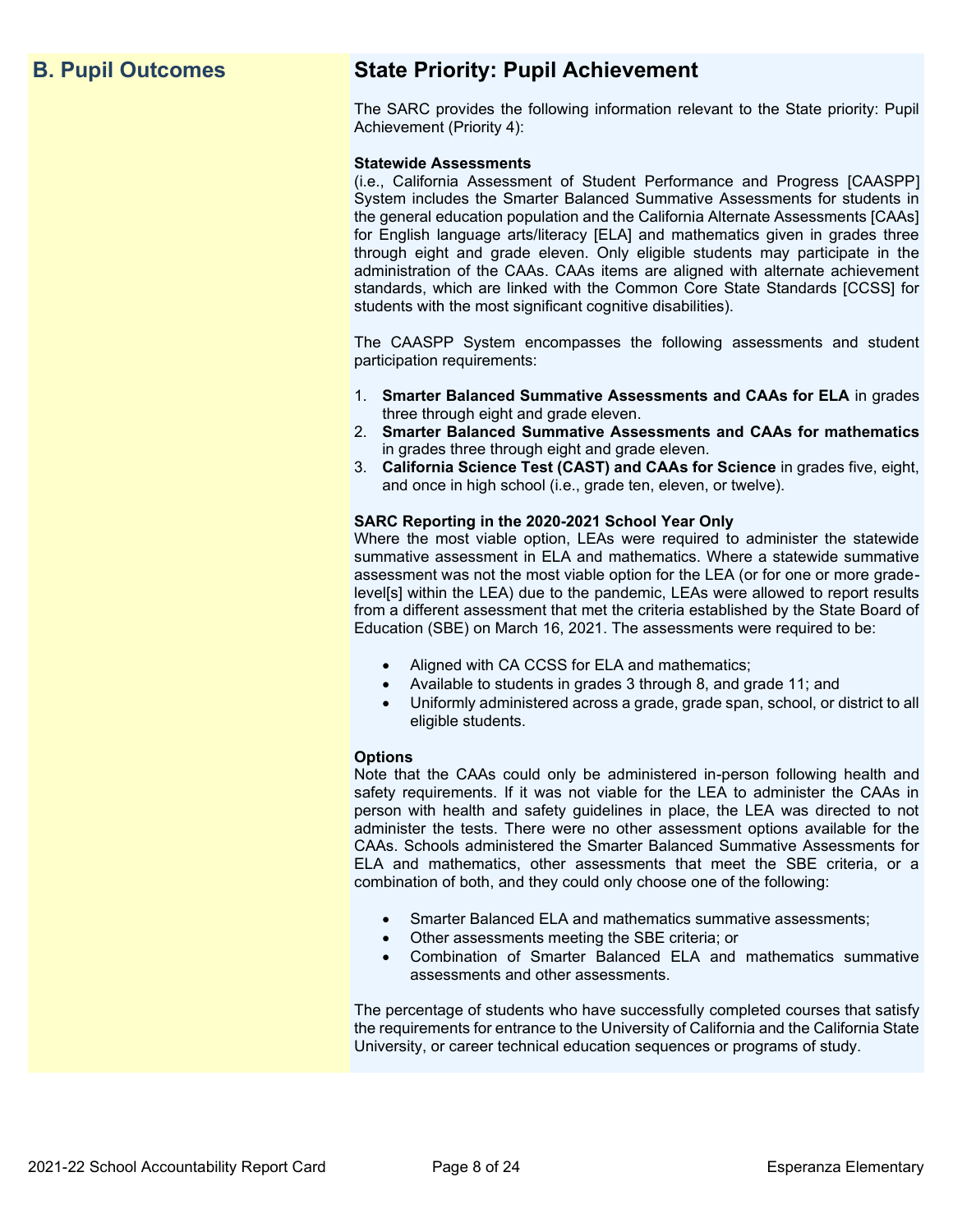# **Percentage of Students Meeting or Exceeding the State Standard on CAASPP**

This table displays CAASPP test results in ELA and mathematics for all students grades three through eight and grade eleven taking and completing a state-administered assessment.

The 2019-2020 data cells with N/A values indicate that the 2019-2020 data are not available due to the COVID-19 pandemic and resulting summative test suspension. The Executive Order N-30-20 was issued which waived the assessment, accountability, and reporting requirements for the 2019-2020 school year.

The 2020-2021 data cells have N/A values because these data are not comparable to other year data due to the COVID-19 pandemic during the 2020-2021 school year. Where the CAASPP assessments in ELA and/or mathematics is not the most viable option, the LEAs were allowed to administer local assessments. Therefore, the 2020-2021 data between school years for the school, district, state are not an accurate comparison. As such, it is inappropriate to compare results of the 2020-2021 school year to other school years.

| Subject                                                        | <b>School</b><br>2019-20 | <b>School</b><br>2020-21 | <b>District</b><br>2019-20 | <b>District</b><br>2020-21 | <b>State</b><br>2019-20 | <b>State</b><br>2020-21 |
|----------------------------------------------------------------|--------------------------|--------------------------|----------------------------|----------------------------|-------------------------|-------------------------|
| <b>English Language Arts/Literacy</b><br>$(grades 3-8 and 11)$ | N/A                      | N/A                      | N/A                        | N/A                        | N/A                     | N/A                     |
| <b>Mathematics</b><br>$(grades 3-8 and 11)$                    | N/A                      | N/A                      | N/A                        | N/A                        | N/A                     | N/A                     |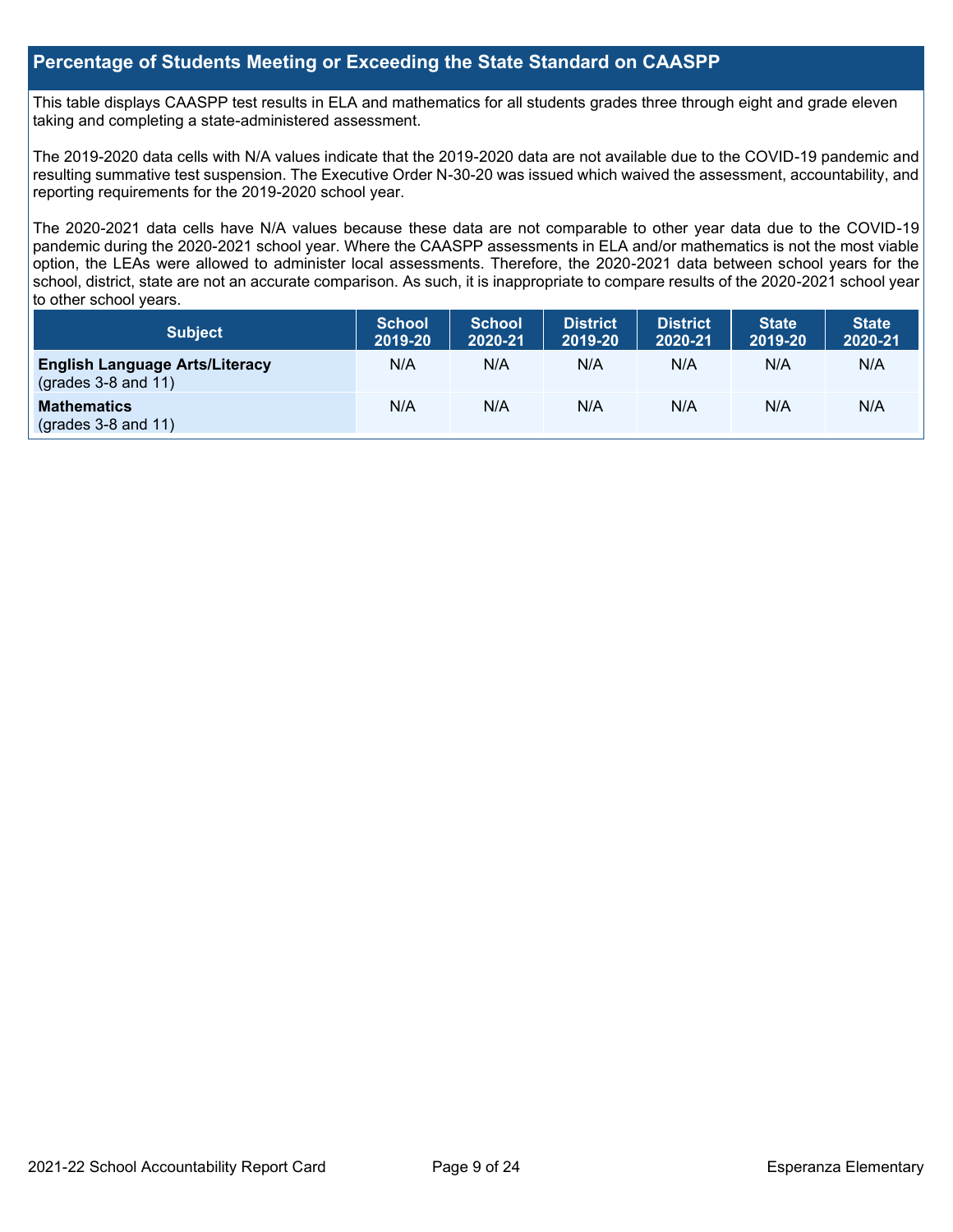# **2020-21 CAASPP Test Results in ELA by Student Group**

This table displays CAASPP test results in ELA by student group for students grades three through eight and grade eleven taking and completing a state-administered assessment. The CDE will populate this table for schools in cases where the school administered the CAASPP assessment. In cases where the school administered a local assessment instead of CAASPP, the CDE will populate this table with "NT" values, meaning this school did not test students using the CAASPP. See the local assessment(s) table for more information.

| <b>CAASPP</b><br><b>Student Groups</b>               | <b>CAASPP</b><br><b>Total</b><br><b>Enrollment</b> | <b>CAASPP</b><br><b>Number</b><br><b>Tested</b> | <b>CAASPP</b><br><b>Percent</b><br><b>Tested</b> | <b>CAASPP</b><br><b>Percent</b><br><b>Not Tested</b> | <b>CAASPP</b><br><b>Percent</b><br>Met or<br><b>Exceeded</b> |
|------------------------------------------------------|----------------------------------------------------|-------------------------------------------------|--------------------------------------------------|------------------------------------------------------|--------------------------------------------------------------|
| <b>All Students</b>                                  | 629                                                | <b>NT</b>                                       | <b>NT</b>                                        | <b>NT</b>                                            | <b>NT</b>                                                    |
| <b>Female</b>                                        | 313                                                | <b>NT</b>                                       | <b>NT</b>                                        | <b>NT</b>                                            | <b>NT</b>                                                    |
| <b>Male</b>                                          | 316                                                | <b>NT</b>                                       | <b>NT</b>                                        | <b>NT</b>                                            | <b>NT</b>                                                    |
| American Indian or Alaska Native                     | $\overline{\phantom{a}}$                           | <b>NT</b>                                       | <b>NT</b>                                        | <b>NT</b>                                            | <b>NT</b>                                                    |
| <b>Asian</b>                                         | 22                                                 | <b>NT</b>                                       | <b>NT</b>                                        | <b>NT</b>                                            | <b>NT</b>                                                    |
| <b>Black or African American</b>                     | 51                                                 | <b>NT</b>                                       | <b>NT</b>                                        | <b>NT</b>                                            | <b>NT</b>                                                    |
| <b>Filipino</b>                                      | $\overline{\phantom{a}}$                           | <b>NT</b>                                       | <b>NT</b>                                        | <b>NT</b>                                            | <b>NT</b>                                                    |
| <b>Hispanic or Latino</b>                            | 343                                                | <b>NT</b>                                       | <b>NT</b>                                        | <b>NT</b>                                            | <b>NT</b>                                                    |
| Native Hawaiian or Pacific Islander                  | $\mathbf 0$                                        | $\mathbf 0$                                     | $\mathbf{0}$                                     | $\overline{0}$                                       | 0                                                            |
| <b>Two or More Races</b>                             | 37                                                 | <b>NT</b>                                       | <b>NT</b>                                        | <b>NT</b>                                            | <b>NT</b>                                                    |
| <b>White</b>                                         | 167                                                | <b>NT</b>                                       | <b>NT</b>                                        | <b>NT</b>                                            | <b>NT</b>                                                    |
| <b>English Learners</b>                              | 59                                                 | <b>NT</b>                                       | <b>NT</b>                                        | <b>NT</b>                                            | <b>NT</b>                                                    |
| <b>Foster Youth</b>                                  | $\overline{\phantom{a}}$                           | <b>NT</b>                                       | <b>NT</b>                                        | <b>NT</b>                                            | <b>NT</b>                                                    |
| <b>Homeless</b>                                      | 106                                                | <b>NT</b>                                       | <b>NT</b>                                        | <b>NT</b>                                            | <b>NT</b>                                                    |
| <b>Military</b>                                      | $\Omega$                                           | $\mathbf 0$                                     | $\mathbf{0}$                                     | $\mathbf 0$                                          | 0                                                            |
| <b>Socioeconomically Disadvantaged</b>               | 324                                                | <b>NT</b>                                       | <b>NT</b>                                        | <b>NT</b>                                            | <b>NT</b>                                                    |
| <b>Students Receiving Migrant Education Services</b> | $-$                                                | <b>NT</b>                                       | <b>NT</b>                                        | <b>NT</b>                                            | <b>NT</b>                                                    |
| <b>Students with Disabilities</b>                    | 109                                                | <b>NT</b>                                       | <b>NT</b>                                        | <b>NT</b>                                            | <b>NT</b>                                                    |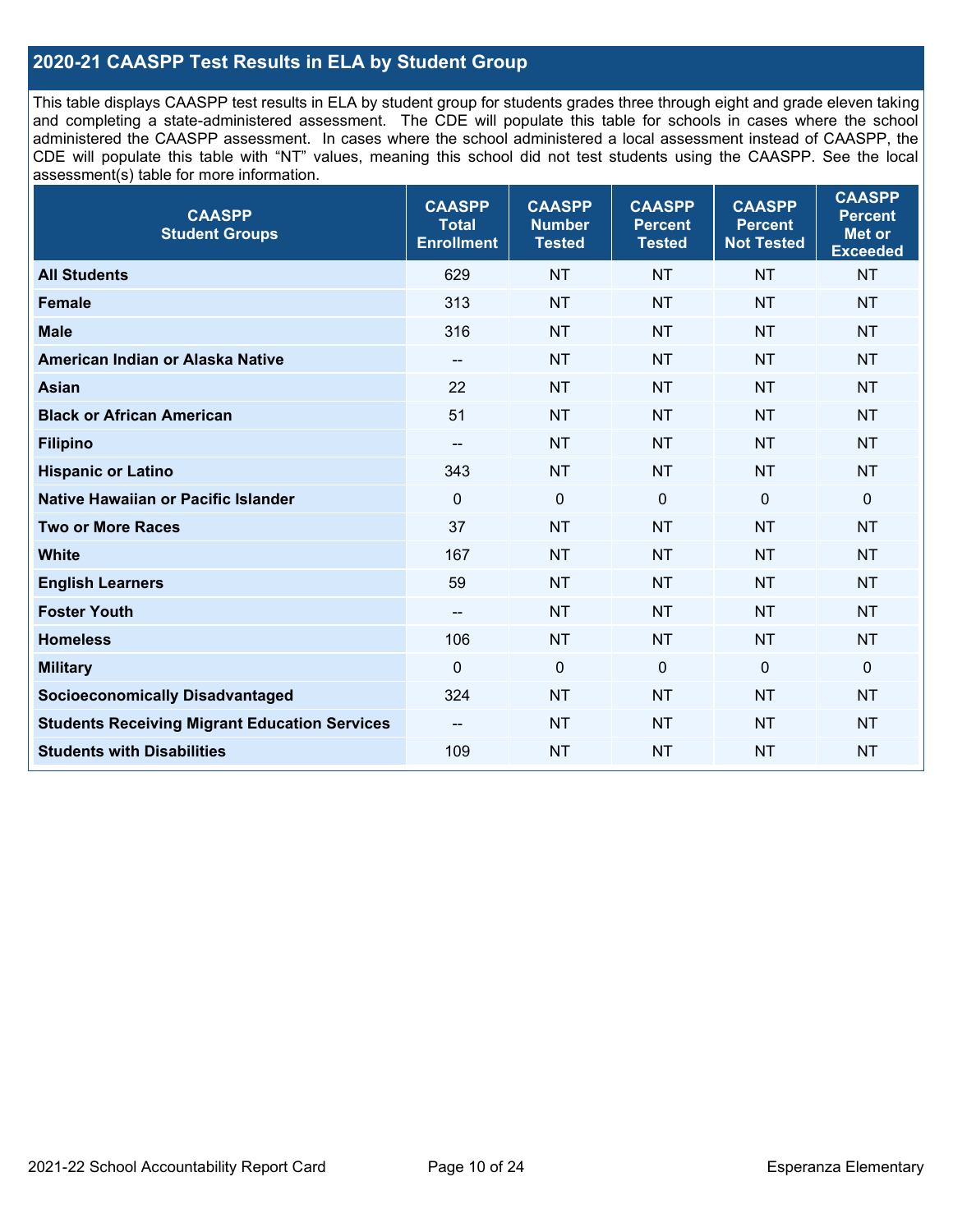# **2020-21 CAASPP Test Results in Math by Student Group**

This table displays CAASPP test results in Math by student group for students grades three through eight and grade eleven taking and completing a state-administered assessment. The CDE will populate this table for schools in cases where the school administered the CAASPP assessment. In cases where the school administered a local assessment instead of CAASPP, the CDE will populate this table with "NT" values, meaning this school did not test students using the CAASPP. See the local assessment(s) table for more information.

| <b>CAASPP</b><br><b>Student Groups</b>               | <b>CAASPP</b><br><b>Total</b><br><b>Enrollment</b> | <b>CAASPP</b><br><b>Number</b><br><b>Tested</b> | <b>CAASPP</b><br><b>Percent</b><br><b>Tested</b> | <b>CAASPP</b><br><b>Percent</b><br><b>Not Tested</b> | <b>CAASPP</b><br><b>Percent</b><br><b>Met or</b><br><b>Exceeded</b> |
|------------------------------------------------------|----------------------------------------------------|-------------------------------------------------|--------------------------------------------------|------------------------------------------------------|---------------------------------------------------------------------|
| <b>All Students</b>                                  | 629                                                | <b>NT</b>                                       | <b>NT</b>                                        | <b>NT</b>                                            | <b>NT</b>                                                           |
| <b>Female</b>                                        | 313                                                | <b>NT</b>                                       | <b>NT</b>                                        | <b>NT</b>                                            | <b>NT</b>                                                           |
| <b>Male</b>                                          | 316                                                | <b>NT</b>                                       | <b>NT</b>                                        | <b>NT</b>                                            | <b>NT</b>                                                           |
| American Indian or Alaska Native                     | $\overline{\phantom{a}}$                           | <b>NT</b>                                       | <b>NT</b>                                        | <b>NT</b>                                            | <b>NT</b>                                                           |
| <b>Asian</b>                                         | 22                                                 | <b>NT</b>                                       | <b>NT</b>                                        | <b>NT</b>                                            | <b>NT</b>                                                           |
| <b>Black or African American</b>                     | 51                                                 | <b>NT</b>                                       | <b>NT</b>                                        | <b>NT</b>                                            | <b>NT</b>                                                           |
| <b>Filipino</b>                                      | $\overline{\phantom{a}}$                           | <b>NT</b>                                       | <b>NT</b>                                        | <b>NT</b>                                            | <b>NT</b>                                                           |
| <b>Hispanic or Latino</b>                            | 343                                                | <b>NT</b>                                       | <b>NT</b>                                        | <b>NT</b>                                            | <b>NT</b>                                                           |
| Native Hawaiian or Pacific Islander                  | $\mathbf 0$                                        | $\mathbf 0$                                     | $\mathbf 0$                                      | $\mathbf 0$                                          | $\mathbf 0$                                                         |
| <b>Two or More Races</b>                             | 37                                                 | <b>NT</b>                                       | <b>NT</b>                                        | <b>NT</b>                                            | <b>NT</b>                                                           |
| <b>White</b>                                         | 167                                                | <b>NT</b>                                       | <b>NT</b>                                        | <b>NT</b>                                            | <b>NT</b>                                                           |
| <b>English Learners</b>                              | 59                                                 | <b>NT</b>                                       | <b>NT</b>                                        | <b>NT</b>                                            | <b>NT</b>                                                           |
| <b>Foster Youth</b>                                  | $\overline{\phantom{a}}$                           | <b>NT</b>                                       | <b>NT</b>                                        | <b>NT</b>                                            | <b>NT</b>                                                           |
| <b>Homeless</b>                                      | 106                                                | <b>NT</b>                                       | <b>NT</b>                                        | <b>NT</b>                                            | <b>NT</b>                                                           |
| <b>Military</b>                                      | $\mathbf 0$                                        | $\pmb{0}$                                       | $\mathbf 0$                                      | $\mathbf 0$                                          | $\mathbf 0$                                                         |
| <b>Socioeconomically Disadvantaged</b>               | 324                                                | <b>NT</b>                                       | <b>NT</b>                                        | <b>NT</b>                                            | <b>NT</b>                                                           |
| <b>Students Receiving Migrant Education Services</b> | --                                                 | <b>NT</b>                                       | <b>NT</b>                                        | <b>NT</b>                                            | <b>NT</b>                                                           |
| <b>Students with Disabilities</b>                    | 109                                                | <b>NT</b>                                       | <b>NT</b>                                        | <b>NT</b>                                            | <b>NT</b>                                                           |

### **2020-21 Local Assessment Test Results in ELA by Student Group**

This table displays Local Assessment test results in ELA by student group for students grades three through eight and grade eleven. LEAs/schools will populate this table for schools in cases where the school administered a local assessment. In cases where the school administered the CAASPP assessment, LEAs/schools will populate this table with "N/A" values in all cells, meaning this table is Not Applicable for this school.

\*At or above the grade-level standard in the context of the local assessment administered.

# **2020-21 Local Assessment Test Results in Math by Student Group**

This table displays Local Assessment test results in Math by student group for students grades three through eight and grade eleven. LEAs/schools will populate this table for schools in cases where the school administered a local assessment. In cases where the school administered the CAASPP assessment, LEAs/schools will populate this table with "N/A" values in all cells, meaning this table is Not Applicable for this school.

\*At or above the grade-level standard in the context of the local assessment administered.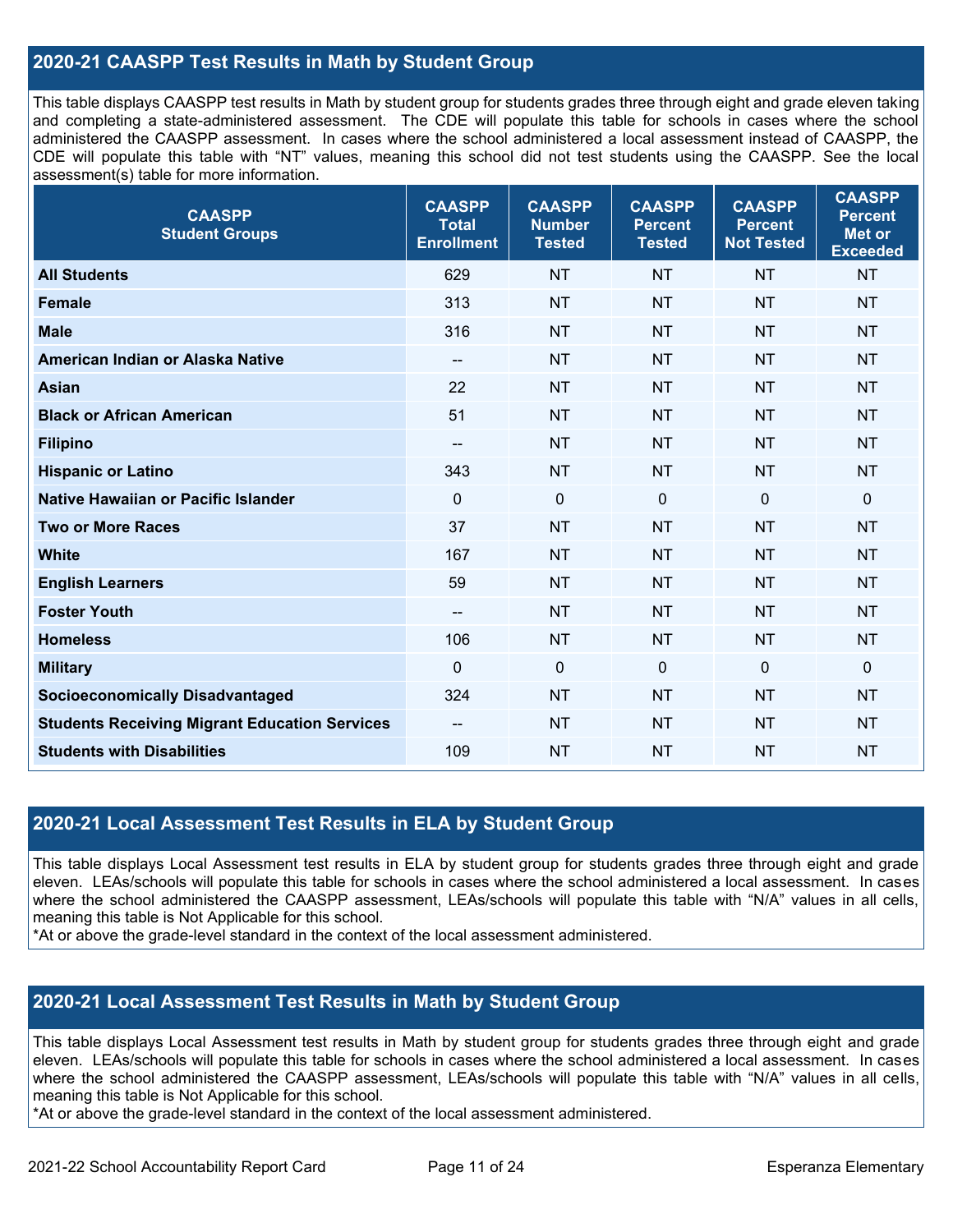# **CAASPP Test Results in Science for All Students**

This table displays the percentage of all students grades five, eight, and High School meeting or exceeding the State Standard.

The 2019-2020 data cells with N/A values indicate that the 2019-2020 data are not available due to the COVID-19 pandemic and resulting summative testing suspension. The Executive Order N-30-20 was issued which waived the assessment, accountability, and reporting requirements for the 2019-2020 school year.

For any 2020-2021 data cells with N/T values indicate that this school did not test students using the CAASPP Science.

| <b>Subject</b>                                  | <b>School</b> | <b>School</b> | <b>District</b> | District. | <b>State</b> | <b>State</b> |
|-------------------------------------------------|---------------|---------------|-----------------|-----------|--------------|--------------|
|                                                 | 2019-20       | 2020-21       | 2019-20         | 2020-21   | 2019-20      | 2020-21      |
| <b>Science</b><br>(grades 5, 8 and high school) | N/A           | NT            | N/A             | NT        | N/A          | 28.72        |

# **2020-21 CAASPP Test Results in Science by Student Group**

This table displays CAASPP test results in Science by student group for students grades five, eight, and High School. For any data cells with N/T values indicate that this school did not test students using the CAASPP Science.

| <b>Student Group</b>                                 | <b>Total</b><br><b>Enrollment</b> | <b>Number</b><br><b>Tested</b> | <b>Percent</b><br><b>Tested</b> | <b>Percent</b><br><b>Not Tested</b> | <b>Percent</b><br><b>Met or</b><br><b>Exceeded</b> |
|------------------------------------------------------|-----------------------------------|--------------------------------|---------------------------------|-------------------------------------|----------------------------------------------------|
| <b>All Students</b>                                  | 176                               | <b>NT</b>                      | <b>NT</b>                       | <b>NT</b>                           | <b>NT</b>                                          |
| <b>Female</b>                                        | 84                                | <b>NT</b>                      | <b>NT</b>                       |                                     |                                                    |
| <b>Male</b>                                          | 92                                | <b>NT</b>                      | <b>NT</b>                       |                                     |                                                    |
| American Indian or Alaska Native                     | $\Omega$                          | $\mathbf 0$                    | $\mathbf{0}$                    | $\mathbf 0$                         | $\mathbf 0$                                        |
| <b>Asian</b>                                         | --                                | <b>NT</b>                      | <b>NT</b>                       | <b>NT</b>                           | <b>NT</b>                                          |
| <b>Black or African American</b>                     | 16                                | <b>NT</b>                      | <b>NT</b>                       | <b>NT</b>                           | <b>NT</b>                                          |
| <b>Filipino</b>                                      | --                                | <b>NT</b>                      | <b>NT</b>                       | <b>NT</b>                           | <b>NT</b>                                          |
| <b>Hispanic or Latino</b>                            | 85                                | <b>NT</b>                      | <b>NT</b>                       | <b>NT</b>                           | <b>NT</b>                                          |
| Native Hawaiian or Pacific Islander                  | $\overline{0}$                    | $\mathbf 0$                    | $\mathbf 0$                     | $\overline{0}$                      | $\mathbf 0$                                        |
| <b>Two or More Races</b>                             | --                                | <b>NT</b>                      | <b>NT</b>                       | <b>NT</b>                           | <b>NT</b>                                          |
| <b>White</b>                                         | 60                                | <b>NT</b>                      | <b>NT</b>                       | <b>NT</b>                           | <b>NT</b>                                          |
| <b>English Learners</b>                              | 15                                | <b>NT</b>                      | <b>NT</b>                       | <b>NT</b>                           | <b>NT</b>                                          |
| <b>Foster Youth</b>                                  | --                                | <b>NT</b>                      | <b>NT</b>                       | <b>NT</b>                           | <b>NT</b>                                          |
| <b>Homeless</b>                                      | 28                                | <b>NT</b>                      | <b>NT</b>                       | <b>NT</b>                           | <b>NT</b>                                          |
| <b>Military</b>                                      | $\Omega$                          | 0                              | $\mathbf{0}$                    | $\mathbf{0}$                        | $\mathbf{0}$                                       |
| <b>Socioeconomically Disadvantaged</b>               | 88                                | <b>NT</b>                      | <b>NT</b>                       | <b>NT</b>                           | <b>NT</b>                                          |
| <b>Students Receiving Migrant Education Services</b> | $\Omega$                          | 0                              | $\mathbf{0}$                    | $\Omega$                            | $\mathbf{0}$                                       |
| <b>Students with Disabilities</b>                    | 35                                | <b>NT</b>                      | <b>NT</b>                       | <b>NT</b>                           | <b>NT</b>                                          |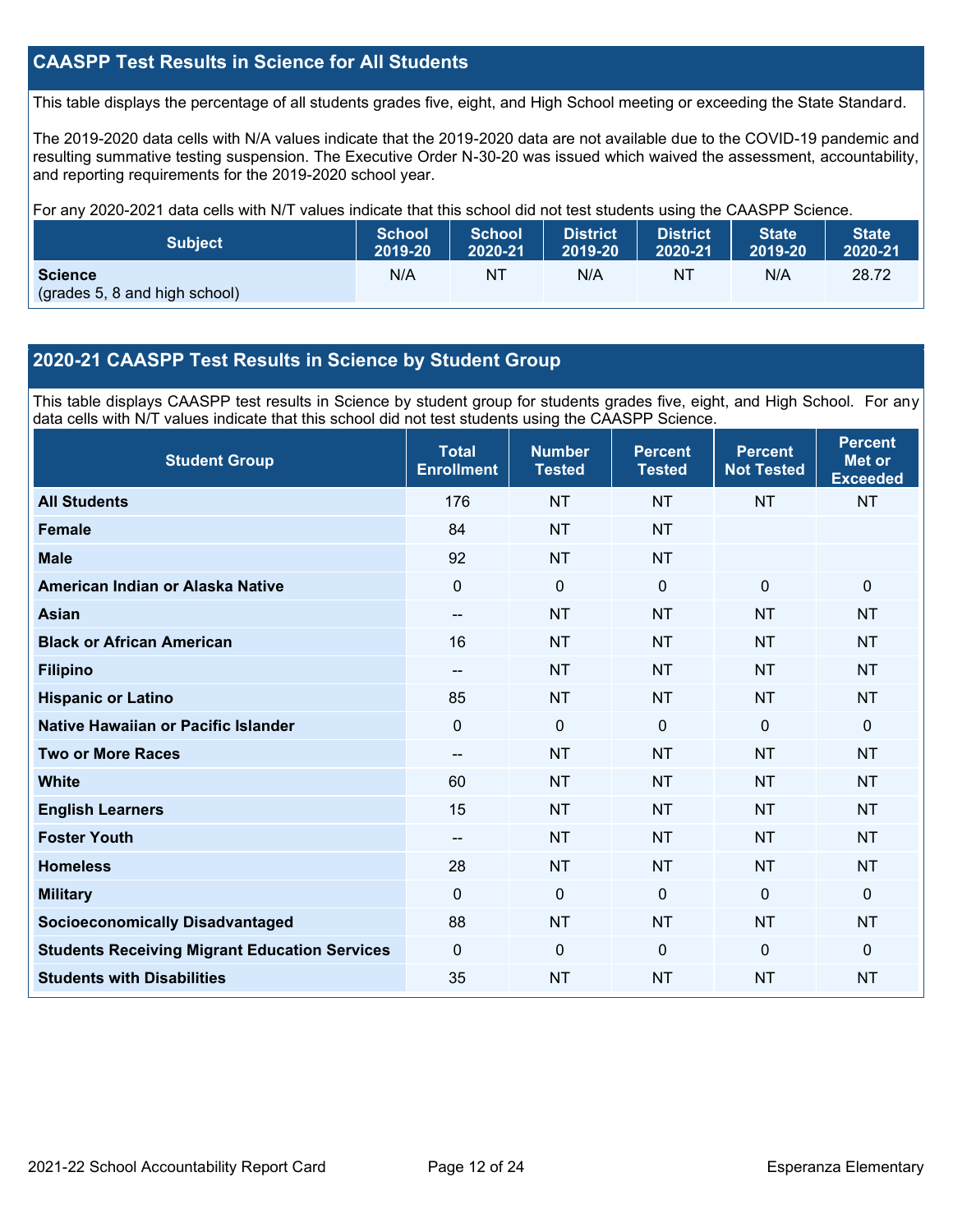# **B. Pupil Outcomes State Priority: Other Pupil Outcomes**

The SARC provides the following information relevant to the State priority: Other Pupil Outcomes (Priority 8): Pupil outcomes in the subject area of physical education.

# **2020-21 California Physical Fitness Test Results**

Due to the COVID-19 crisis, the Physical Fitness Test was suspended during the 2020-2021 school year and therefore no data are reported and each cell in this table is populated with "N/A."

| <b>Grade Level</b> | <b>Four of Six Fitness Standards</b> | <b>Five of Six Fitness Standards</b> | Percentage of Students Meeting   Percentage of Students Meeting   Percentage of Students Meeting  <br><b>Six of Six Fitness Standards</b> |
|--------------------|--------------------------------------|--------------------------------------|-------------------------------------------------------------------------------------------------------------------------------------------|
| Grade 5            | N/A                                  | N/A                                  | N/A                                                                                                                                       |
| Grade 7            | N/A                                  | N/A                                  | N/A                                                                                                                                       |
| Grade 9            | N/A                                  | N/A                                  | N/A                                                                                                                                       |

# **C. Engagement State Priority: Parental Involvement**

The SARC provides the following information relevant to the State priority: Parental Involvement (Priority 3): Efforts the school district makes to seek parent input in making decisions regarding the school district and at each school site.

### **2021-22 Opportunities for Parental Involvement**

Esperanza has many opportunities for parents to become an integral part of their children's education. Although at this time, parent involvement has been modified to adhere to state, county, and district COVID procedures. Parents can serve on the PTA , School Site Council, and English Language Advisory Committee. Additionally, if parents do not choose to be a formal participant in PTA or School Site Council, they can still attend these meetings and address the board. . Our PTA sponsors many events during the year and parents are welcome to help and/or attend. Parents are encouraged to participate on the School Site Council. An ELAC (English Language Advisory Council) exists to assist the needs of our families whose primary language is not English. At the district levels, parents can serve as volunteers in many capacities including the District Language Advisory Committee, District Advisory Committee, and committees that review technology, curriculum, and other such goals. These committees generally meet monthly to focus on issues of interest to parents at the district level.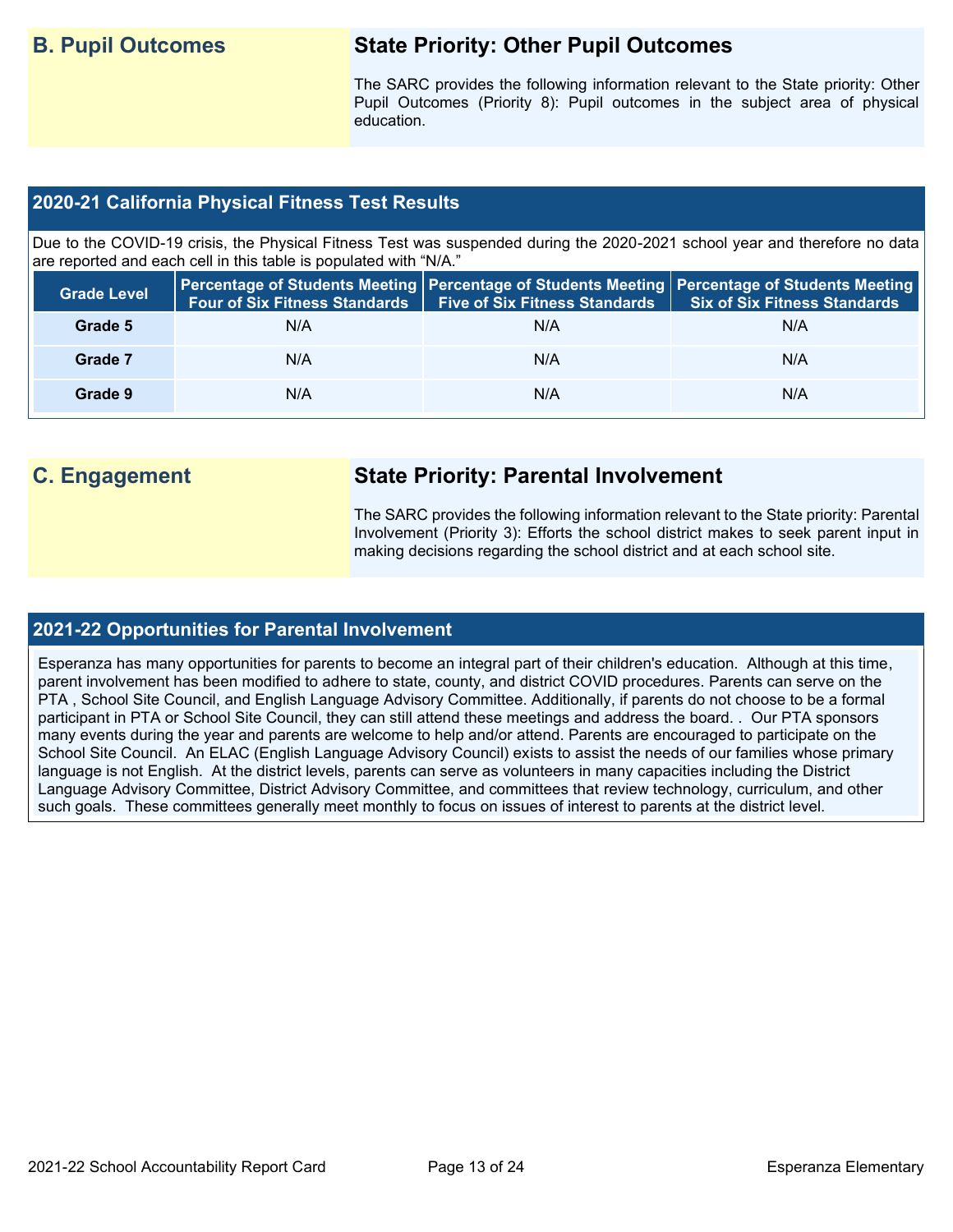# **2020-21 Chronic Absenteeism by Student Group**

| <b>Student Group</b>                                 | <b>Cumulative</b><br><b>Enrollment</b> | <b>Chronic</b><br><b>Absenteeism</b><br><b>Eligible Enrollment</b> | <b>Chronic</b><br><b>Absenteeism</b><br><b>Count</b> | <b>Chronic</b><br><b>Absenteeism</b><br><b>Rate</b> |
|------------------------------------------------------|----------------------------------------|--------------------------------------------------------------------|------------------------------------------------------|-----------------------------------------------------|
| <b>All Students</b>                                  | 1100                                   | 1075                                                               | 155                                                  | 14.4                                                |
| <b>Female</b>                                        | 521                                    | 509                                                                | 63                                                   | 12.4                                                |
| <b>Male</b>                                          | 579                                    | 566                                                                | 92                                                   | 16.3                                                |
| American Indian or Alaska Native                     | 2                                      | 2                                                                  | 1                                                    | 50.0                                                |
| <b>Asian</b>                                         | 39                                     | 38                                                                 | 1                                                    | 2.6                                                 |
| <b>Black or African American</b>                     | 91                                     | 84                                                                 | 21                                                   | 25.0                                                |
| <b>Filipino</b>                                      | 15                                     | 15                                                                 | $\mathbf{0}$                                         | 0.0                                                 |
| <b>Hispanic or Latino</b>                            | 600                                    | 588                                                                | 85                                                   | 14.5                                                |
| Native Hawaiian or Pacific Islander                  | 1                                      | 1                                                                  | $\mathbf 0$                                          | 0.0                                                 |
| <b>Two or More Races</b>                             | 70                                     | 70                                                                 | 15                                                   | 21.4                                                |
| <b>White</b>                                         | 280                                    | 275                                                                | 32                                                   | 11.6                                                |
| <b>English Learners</b>                              | 107                                    | 106                                                                | 15                                                   | 14.2                                                |
| <b>Foster Youth</b>                                  | 31                                     | 28                                                                 | 9                                                    | 32.1                                                |
| <b>Homeless</b>                                      | 89                                     | 88                                                                 | 18                                                   | 20.5                                                |
| <b>Socioeconomically Disadvantaged</b>               | 578                                    | 562                                                                | 121                                                  | 21.5                                                |
| <b>Students Receiving Migrant Education Services</b> | 1                                      | $\mathbf 1$                                                        | $\Omega$                                             | 0.0                                                 |
| <b>Students with Disabilities</b>                    | 194                                    | 187                                                                | 41                                                   | 21.9                                                |

# **C. Engagement State Priority: School Climate**

The SARC provides the following information relevant to the State priority: School Climate (Priority 6):

- Pupil suspension rates;
- Pupil expulsion rates; and
- Other local measures on the sense of safety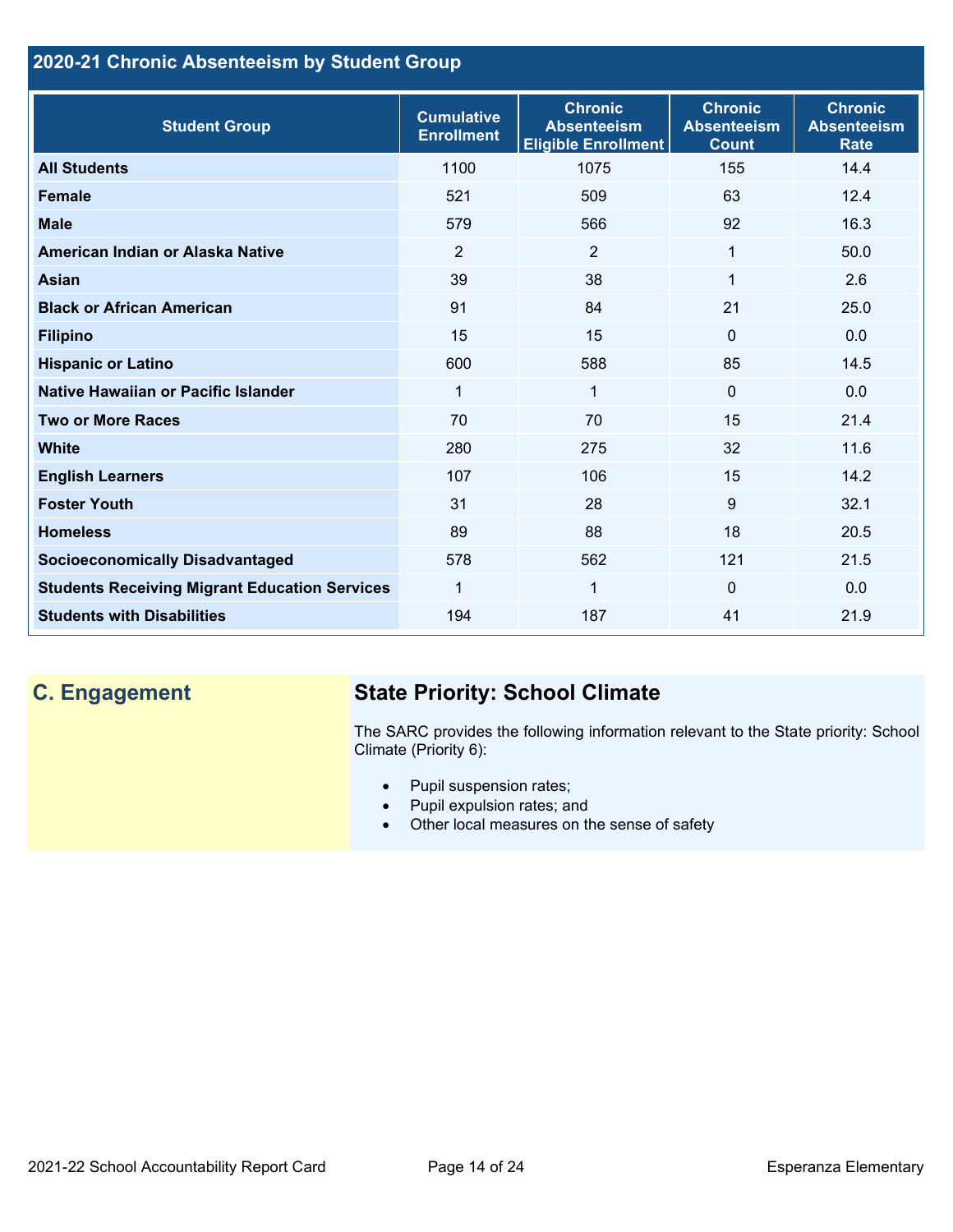# **Suspensions and Expulsions**

This table displays suspensions and expulsions data collected between July through June, each full school year respectively. Data collected during the 2020-21 school year may not be comparable to earlier years of this collection due to differences in learning mode instruction in response to the COVID-19 pandemic.

| <b>Subject</b>     | <b>School</b><br>2018-19 | <b>School</b><br>2020-21 | <b>District</b><br>2018-19 | <b>District</b><br>2020-21 | <b>State</b><br>2018-19 | <b>State</b><br>2020-21 |
|--------------------|--------------------------|--------------------------|----------------------------|----------------------------|-------------------------|-------------------------|
| <b>Suspensions</b> | 2.01                     | 0.00                     | 3.21                       | 0.02                       | 3.47                    | 0.20                    |
| <b>Expulsions</b>  | 0.00                     | 0.00                     | 0.00                       | 0.00                       | 0.08                    | 0.00                    |

This table displays suspensions and expulsions data collected between July through February, partial school year due to the COVID-19 pandemic. The 2019-2020 suspensions and expulsions rate data are not comparable to other year data because the 2019-2020 school year is a partial school year due to the COVID-19 crisis. As such, it would be inappropriate to make any comparisons in rates of suspensions and expulsions in the 2019-2020 school year compared to other school years.

| <b>Subject</b>     | <b>School</b><br>2019-20 | <b>District</b><br>2019-20 | <b>State</b><br>2019-20 |
|--------------------|--------------------------|----------------------------|-------------------------|
| <b>Suspensions</b> | 2 77                     | 1.86                       | 2.45                    |
| <b>Expulsions</b>  | 0.00                     | 0.00                       | 0.05                    |

# **2020-21 Suspensions and Expulsions by Student Group**

| <b>Student Group</b>                                 | <b>Suspensions Rate</b> | <b>Expulsions Rate</b> |
|------------------------------------------------------|-------------------------|------------------------|
| <b>All Students</b>                                  | 0.00                    | 0.00                   |
| Female                                               | 0.00                    | 0.00                   |
| <b>Male</b>                                          | 0.00                    | 0.00                   |
| American Indian or Alaska Native                     | 0.00                    | 0.00                   |
| Asian                                                | 0.00                    | 0.00                   |
| <b>Black or African American</b>                     | 0.00                    | 0.00                   |
| <b>Filipino</b>                                      | 0.00                    | 0.00                   |
| <b>Hispanic or Latino</b>                            | 0.00                    | 0.00                   |
| Native Hawaiian or Pacific Islander                  | 0.00                    | 0.00                   |
| <b>Two or More Races</b>                             | 0.00                    | 0.00                   |
| <b>White</b>                                         | 0.00                    | 0.00                   |
| <b>English Learners</b>                              | 0.00                    | 0.00                   |
| <b>Foster Youth</b>                                  | 0.00                    | 0.00                   |
| <b>Homeless</b>                                      | 0.00                    | 0.00                   |
| <b>Socioeconomically Disadvantaged</b>               |                         |                        |
| <b>Students Receiving Migrant Education Services</b> | 0.00                    | 0.00                   |
| <b>Students with Disabilities</b>                    |                         |                        |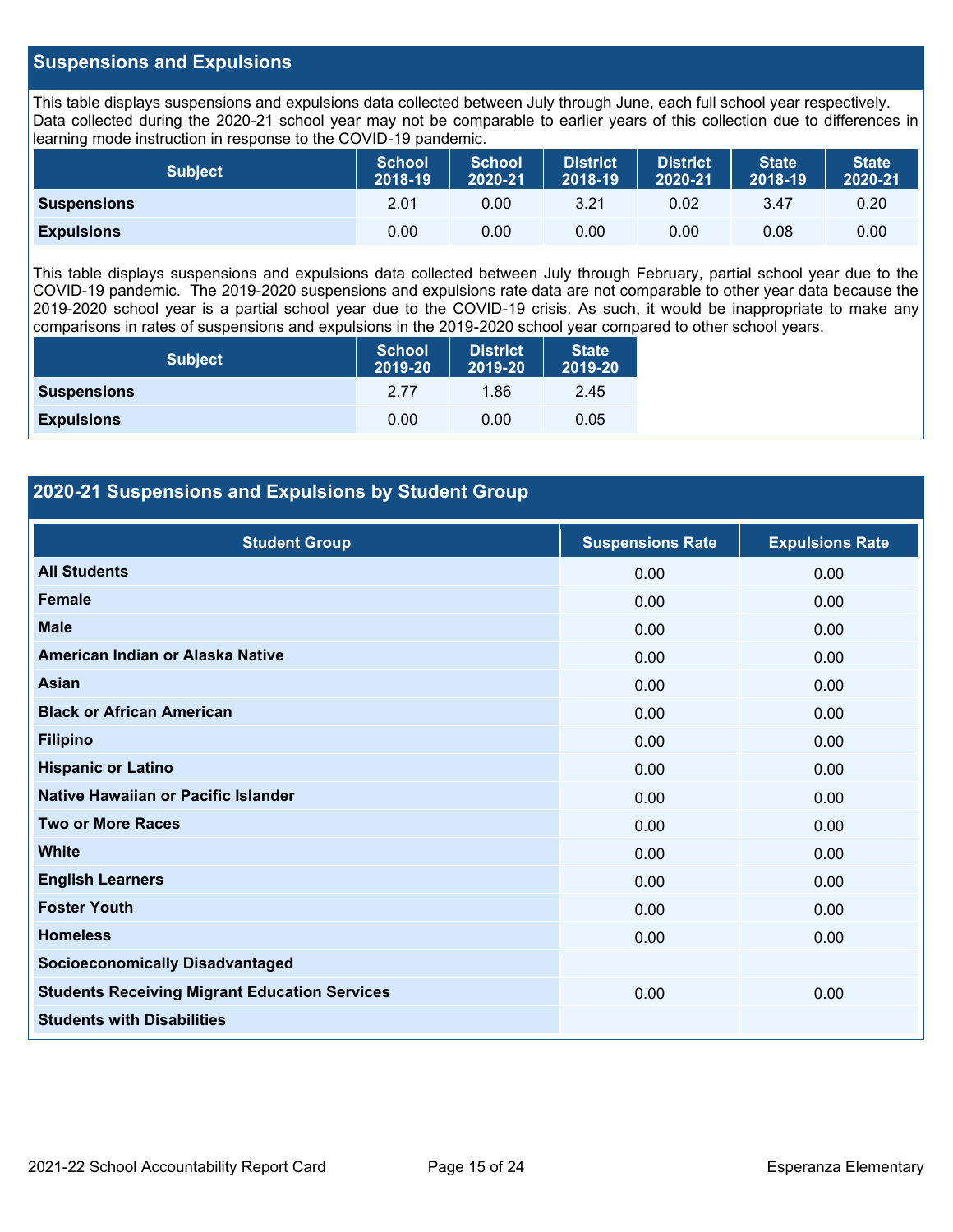### **2021-22 School Safety Plan**

In compliance with Senate Bill 187 and Education Code 35294.6 each Westside School has developed a comprehensive safety plan. The elements of this plan include disaster preparedness and procedures. The Emergency Preparedness Plan is reviewed with the staff and students yearly. Routine emergency preparedness drills are conducted monthly to ensure the safety and well being of students and staff in the event that there is a need for such an evacuation.

# **D. Other SARC Information Information Required in the SARC**

The information in this section is required to be in the SARC but is not included in the state priorities for LCFF.

# **2018-19 Elementary Average Class Size and Class Size Distribution**

This table displays the 2018-19 average class size and class size distribution. The columns titled "Number of Classes" indicates how many classes fall into each size category (a range of total students per class). The "Other" category is for multigrade level classes.

| <b>Grade Level</b> | Average<br><b>Class Size</b> | 1-20 Students | Number of Classes with   Number of Classes with   Number of Classes with<br>21-32 Students | 33+ Students |
|--------------------|------------------------------|---------------|--------------------------------------------------------------------------------------------|--------------|
| <b>n</b>           | 25                           |               | 6                                                                                          |              |
|                    | 29                           |               | 5                                                                                          |              |
|                    | 29                           |               | 5                                                                                          |              |
|                    | 30                           |               | 6                                                                                          |              |
|                    | 26                           |               | 5                                                                                          |              |
|                    | 26                           |               | 5                                                                                          |              |
|                    | 23                           |               | 5                                                                                          |              |

# **2019-20 Elementary Average Class Size and Class Size Distribution**

This table displays the 2019-20 average class size and class size distribution. The columns titled "Number of Classes" indicates how many classes fall into each size category (a range of total students per class). The "Other" category is for multi-grade level classes.

| <b>Grade Level</b> | Average<br><b>Class Size</b> | 1-20 Students | Number of Classes with   Number of Classes with   Number of Classes with<br>21-32 Students | 33+ Students |
|--------------------|------------------------------|---------------|--------------------------------------------------------------------------------------------|--------------|
| K                  | 27                           |               | 6                                                                                          |              |
|                    | 26                           |               | 5                                                                                          |              |
|                    | 29                           |               | 5                                                                                          |              |
|                    | 30                           |               | 5                                                                                          |              |
| 4                  | 28                           |               | 6                                                                                          |              |
| 5                  | 29                           |               | 5                                                                                          |              |
| 6                  | 25                           |               |                                                                                            |              |
| <b>Other</b>       | 12                           | 3             |                                                                                            |              |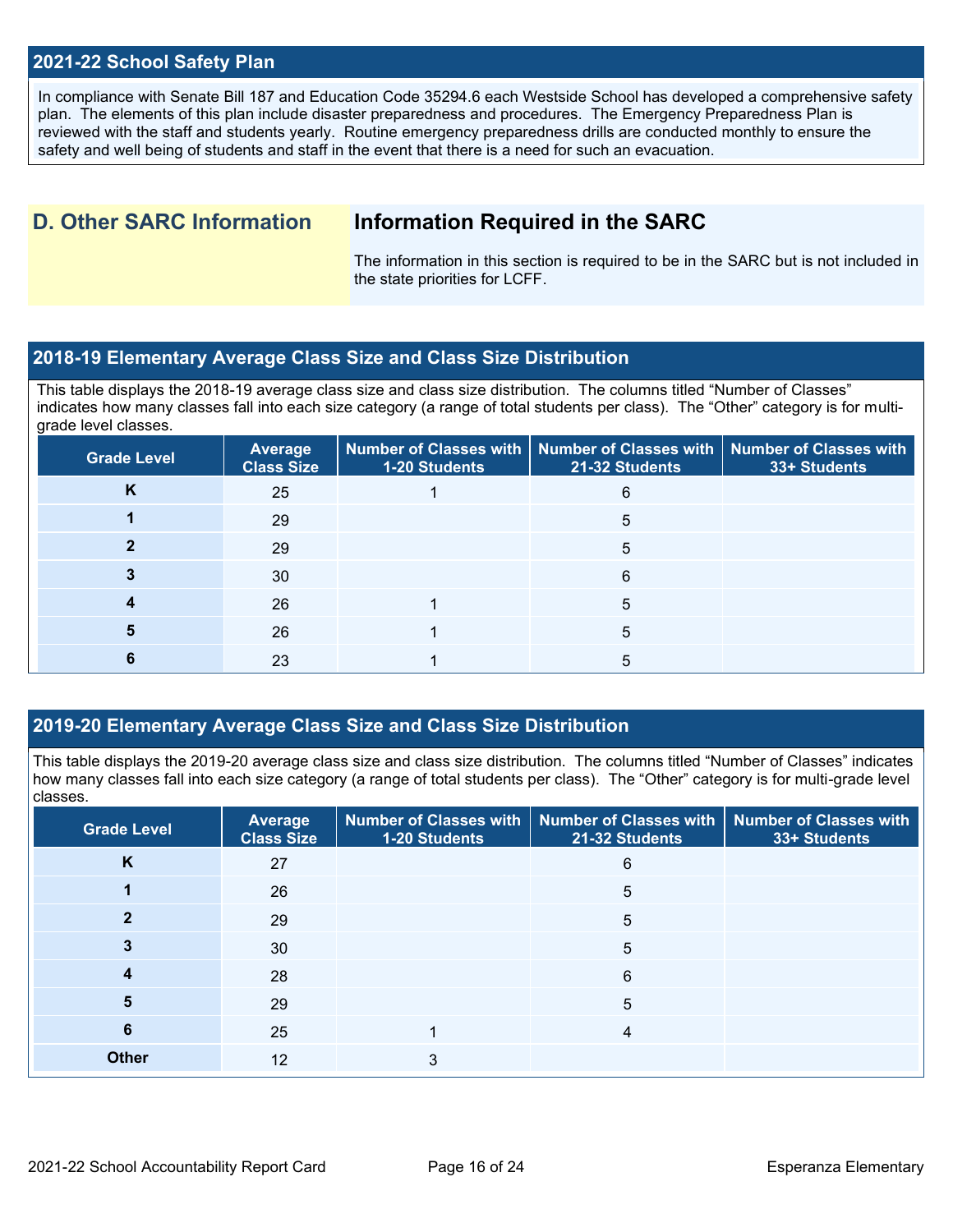# **2020-21 Elementary Average Class Size and Class Size Distribution**

This table displays the 2020-21 average class size and class size distribution. The columns titled "Number of Classes" indicates how many classes fall into each size category (a range of total students per class). The "Other" category is for multi-grade level classes.

| <b>Grade Level</b> | Average<br><b>Class Size</b> | 1-20 Students | Number of Classes with   Number of Classes with<br>21-32 Students | <b>Number of Classes with</b><br>33+ Students |
|--------------------|------------------------------|---------------|-------------------------------------------------------------------|-----------------------------------------------|
| K                  | 25                           |               | 4                                                                 |                                               |
|                    | 26                           |               | 4                                                                 |                                               |
|                    | 26                           |               | 5                                                                 |                                               |
|                    | 29                           |               | 5                                                                 |                                               |
|                    | 30                           |               | 2                                                                 |                                               |
| 5                  | 27                           |               | 6                                                                 |                                               |
| 6                  | 30                           |               |                                                                   | 3                                             |
| <b>Other</b>       | 12                           |               |                                                                   |                                               |

# **2020-21 Ratio of Pupils to Academic Counselor**

This table displays the ratio of pupils to Academic Counselor. One full time equivalent (FTE) equals one staff member working full time; one FTE could also represent two staff members who each work 50 percent of full time.

| <b>Title</b>                        | <b>Ratio</b> |
|-------------------------------------|--------------|
| <b>Pupils to Academic Counselor</b> | 1012         |

# **2020-21 Student Support Services Staff**

This table displays the number of FTE support staff assigned to this school. One full time equivalent (FTE) equals one staff member working full time; one FTE could also represent two staff members who each work 50 percent of full time.

| <b>Title</b>                                                         | <b>Number of FTE Assigned to School</b> |
|----------------------------------------------------------------------|-----------------------------------------|
| <b>Counselor (Academic, Social/Behavioral or Career Development)</b> |                                         |
| Library Media Teacher (Librarian)                                    | 0                                       |
| <b>Library Media Services Staff (Paraprofessional)</b>               | 0                                       |
| <b>Psychologist</b>                                                  |                                         |
| <b>Social Worker</b>                                                 | 0                                       |
| <b>Nurse</b>                                                         | 0.3                                     |
| <b>Speech/Language/Hearing Specialist</b>                            | 1.5                                     |
| <b>Resource Specialist (non-teaching)</b>                            | 0                                       |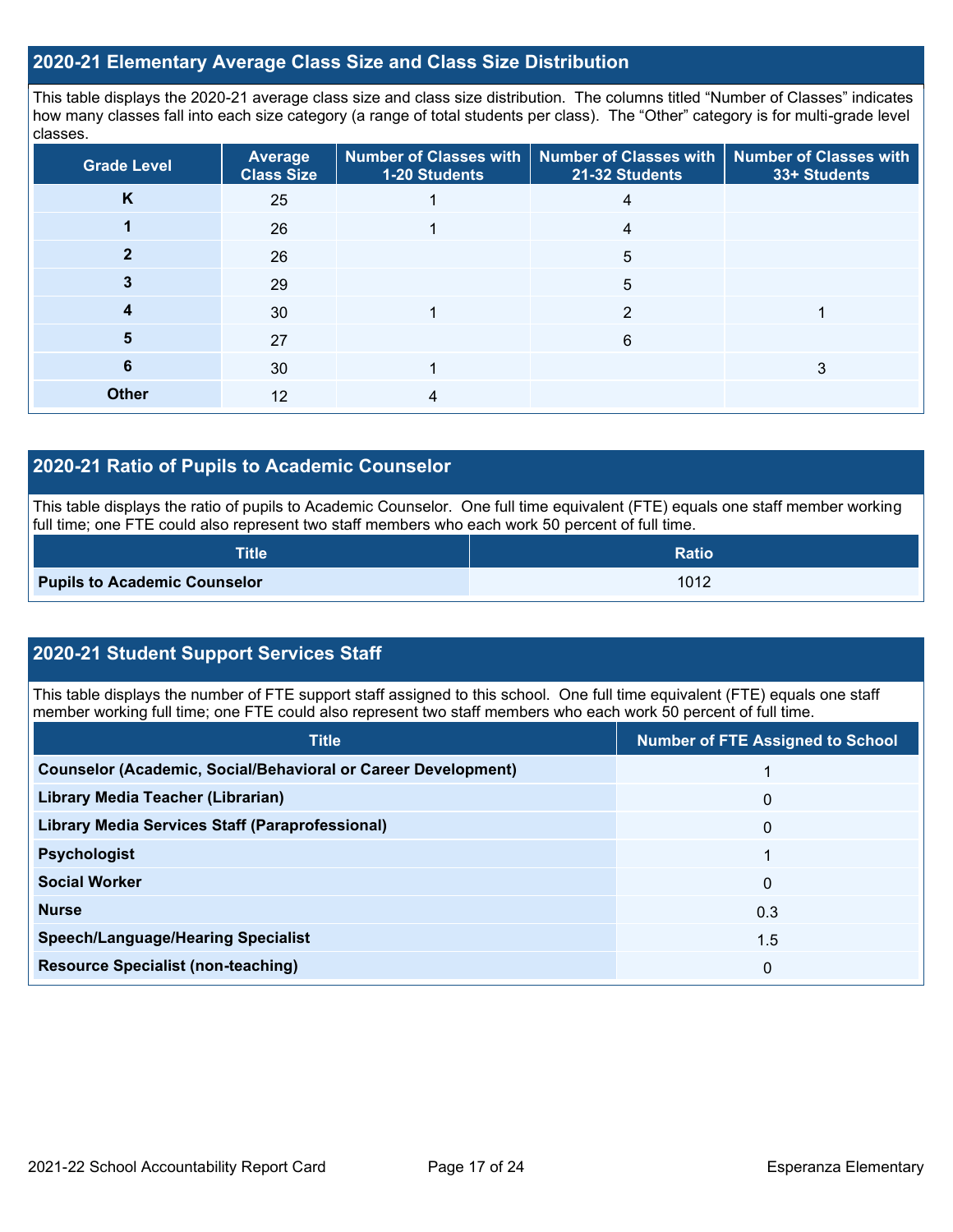# **2019-20 Expenditures Per Pupil and School Site Teacher Salaries**

This table displays the 2019-20 expenditures per pupil and average teach salary for this school. Cells with N/A values do not require data.

| <b>Level</b>                                         | <b>Total</b><br><b>Expenditures</b><br><b>Per Pupil</b> | <b>Expenditures</b><br><b>Per Pupil</b><br>(Restricted) | <b>Expenditures</b><br><b>Per Pupil</b><br>(Unrestricted) | <b>Average</b><br><b>Teacher</b><br><b>Salary</b> |
|------------------------------------------------------|---------------------------------------------------------|---------------------------------------------------------|-----------------------------------------------------------|---------------------------------------------------|
| <b>School Site</b>                                   | \$10,285                                                | \$2,896                                                 | \$7,389                                                   | \$78,979                                          |
| <b>District</b>                                      | N/A                                                     | N/A                                                     | \$7,389                                                   | \$80,090                                          |
| <b>Percent Difference - School Site and District</b> | N/A                                                     | N/A                                                     | 0.0                                                       | $-1.4$                                            |
| <b>State</b>                                         |                                                         |                                                         | \$8.444                                                   | \$85,863                                          |
| <b>Percent Difference - School Site and State</b>    | N/A                                                     | N/A                                                     | $-13.3$                                                   | $-8.4$                                            |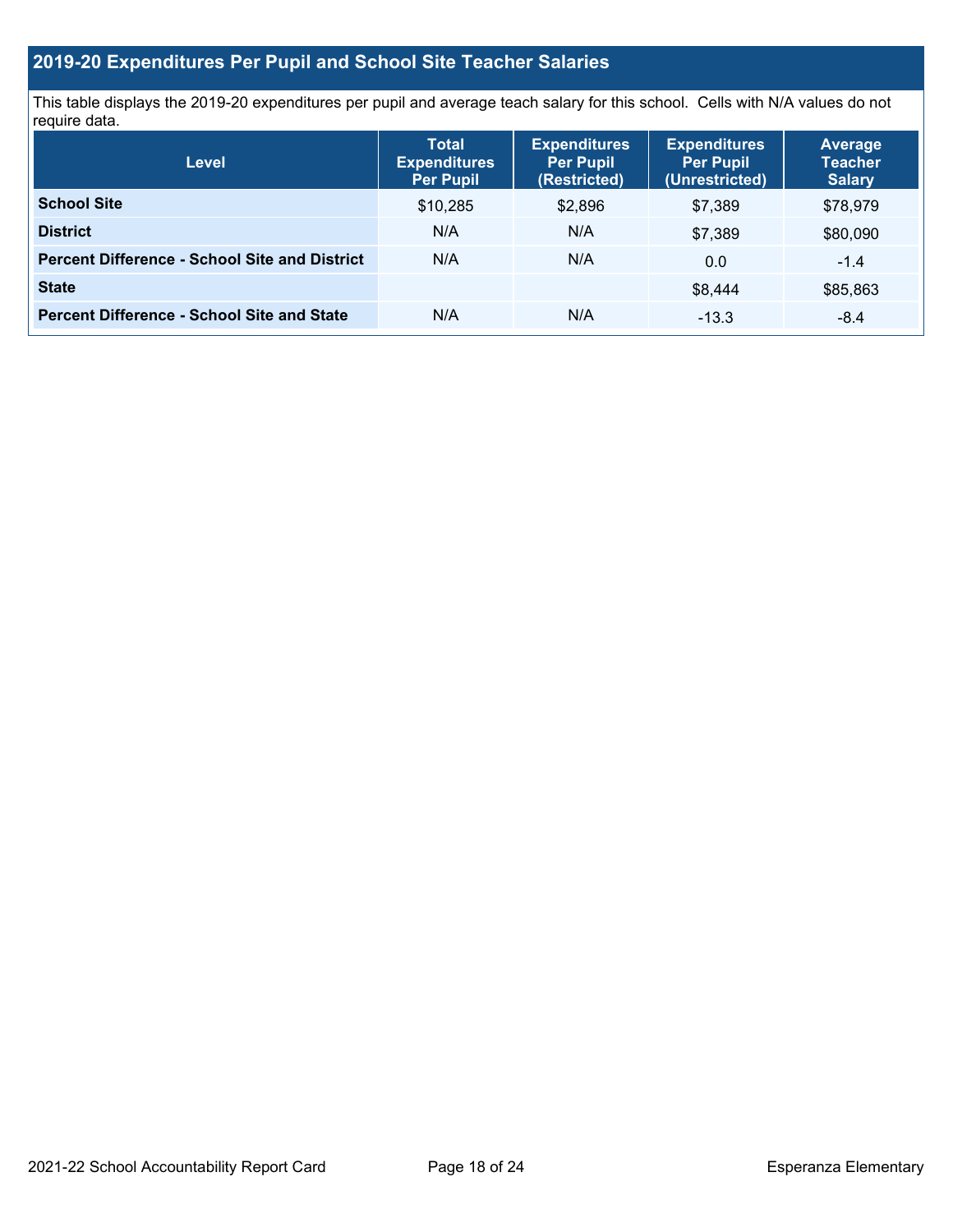### **2020-21 Types of Services Funded**

A range of academic and social emotional supports exist for Westside students, many of which are unique to individual school sites, tailored to meet the needs of the members of each school community. These supports are provided by counselors (district and/or community-based), school psychologists, school nurses, specialists in Speech/Language/Hearing, adaptive physical education teachers, or behavior specialists.

Student Study and Child Study Teams assist students experiencing academic and/or social emotional challenges, those with special needs, and with assessing eligibility for placement in special classes and/or recommending specialized services as needed. Special services and classes are offered for students with learning disabilities as well as other students with exceptional needs.

Ten counselors provide a range of support services for Westside students. Programs and services are developed and provided based on student data (such as referrals for threatening or self-harm behaviors, grades, and attendance) and the needs of the school site. The counseling program was developed using the Multi-Tiered Multi-Domain System of Support Framework (MTMDSS), which supports the components of the American School Counselor Association. As part of the comprehensive supports, all students receive Tier 1 lessons that focus on social/emotional development, attendance, and college and career readiness. Additionally, social-emotional and character development programs build upon the skills and habits of mind that are nurtured and developed in Leadership Development through Physical Education (LDTPE), Advancement Via Individual Determination (AVID), and Boys Town. Examples of counseling Tier 2 support programs may include specific groups for strong-willed students, students experiencing grief, coping skills for students exhibiting behaviors due to trauma or anxiety, and academic supports such as organization and time management. Counselors are also involved in community outreach and service clubs such as Student Ambassadors or Kindness Clubs. School counselors are assisted by a cadre of Campus Climate Assistants, trained paraprofessionals who provide social-emotional support and structure for students during more unstructured parts of the school day such as recess and lunch. Counselors and Educational Service staff members collaborate regularly with community agencies to facilitate alignment and coordination of resources and supports for students and their families. Additional services include referrals to School-Based Mental Health Services. These services are provided at all Westside school sites for eligible students.

Behavior specialists provide student and staff support for students needing intensive behavior support and/or intervention.

Several programs, designed to build students' emotional intelligence and capacity and to promote positive and proactive social decision making, reduce bullying, and build an inclusive culture continue to be implemented districtwide. Two of these are BoysTown (implemented in grades Kindergarten through 8) and Leadership Development through Physical Education for students.

NWEA Map Growth assessment system has been actively used across the district since the spring of 2018. NWEA Map Growth is a computer adaptive, standards-based diagnostic assessment designed to measure student achievement in the moment and growth over time. Teachers use this data to design instructional experiences tailored to build on areas that need support and to accelerate areas of academic strength for children. NWEA data informs district, site, and grade level Professional Learning Communities, yearlong planning, classroom instruction, and all tiered systems of support and intervention.

Academic interventions across the district and at varying school sites are provided for students working below standards may include:

- Academic tutoring, either before or after school, which may include frontloading of academic concepts and/or homework assistance.
- Learning Lab support during lunch hours.
- Classroom aides leveraged to support small group instruction.

Each school site has at least one bilingual assistant to support continual communication with parents of English learners. The bilingual assistants play a large role in the outreach to parents. They encourage participation in advisory groups, such as ELAC and DELAC, and arrange parent/teacher conferences. Bilingual assistants are able to provide translated services at IEP meetings, Child Study Team meetings, and parent/teacher conferences. Additionally, the bilingual assistants translate messages to parents including mass phone messages, emails, and flyers. Site bilingual assistants also continue to run parent outreach programs to support literacy, such as the Latino Literacy Project. Bilingual assistants provide ongoing support within the classroom to English learners.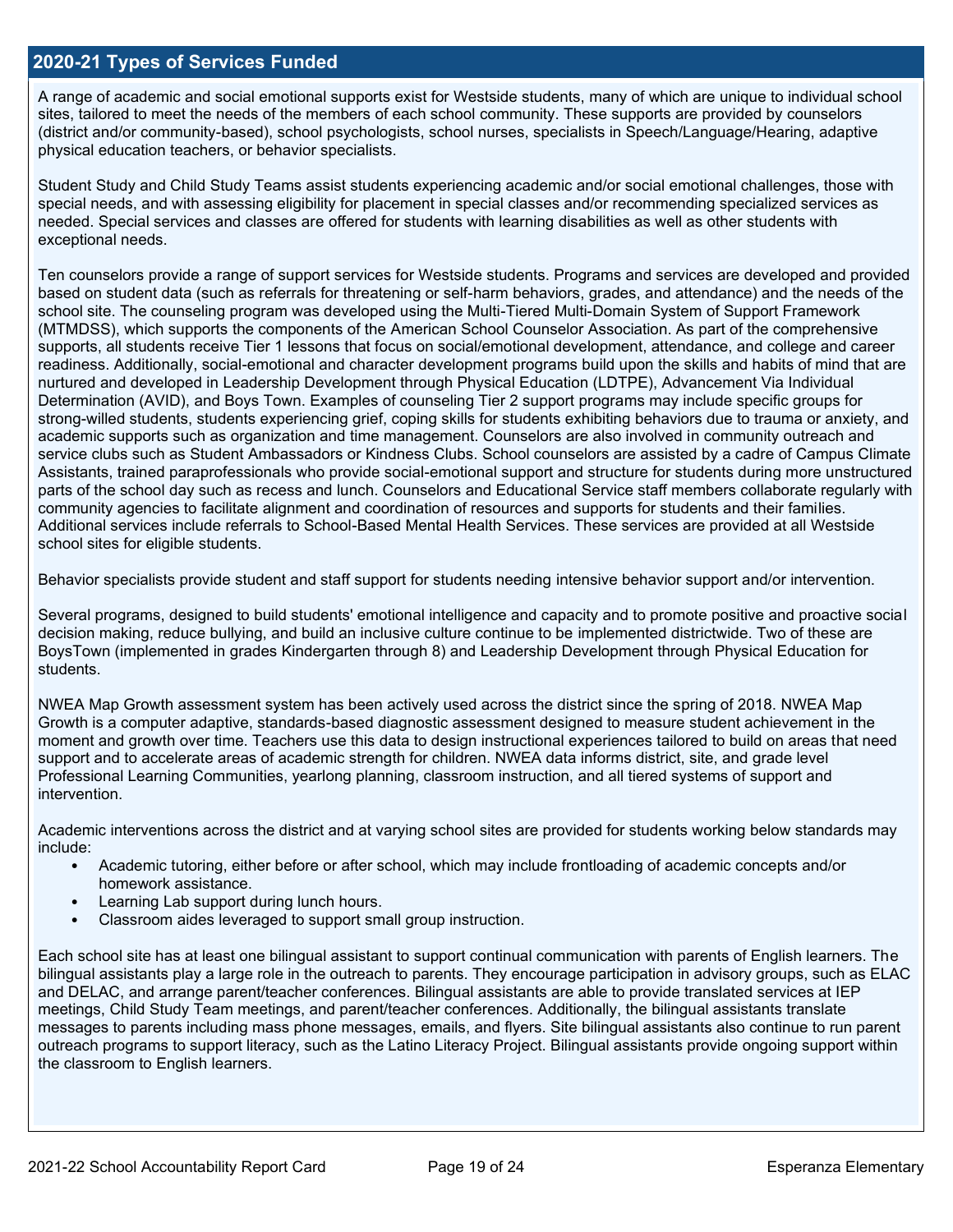District bilingual assistants are responsible for notifying parents through required notifications, reclassifying English learners, and providing the state assessments (both the Initial ELPAC and Summative ELPAC).

When students enroll, English learners are placed into support classes at the middle school. These classes include instruction in designated ELD as well as content support.

New students, based on the Home Language Survey, that are awaiting the Initial ELPAC to determine English Language Acquisition Status, are presumed English learners until that assessment can be completed.

School supplies and backpacks are provided as needed to foster youth, students experiencing homelessness or financial hardships and are available for distribution at school sites. Assistance with transportation services is available through communication with the homeless liaison and/or foster liaison. These liaisons continue collaboration with local agencies, such as the LACOE Foster/Homeless Collaborative, Department of Mental Health, and local homeless shelters. English Learners participate in the structured English Immersion program, which includes integrated and designated English Language **Development** 

# **2019-20 Teacher and Administrative Salaries**

This table displays the 2019-20 Teacher and Administrative salaries. For detailed information on salaries, see the CDE Certification Salaries & Benefits web page at [http://www.cde.ca.gov/ds/fd/cs/.](http://www.cde.ca.gov/ds/fd/cs/)

| Category                                             | <b>District</b><br><b>Amount</b> | <b>State Average</b><br>for Districts<br>in Same Category |
|------------------------------------------------------|----------------------------------|-----------------------------------------------------------|
| <b>Beginning Teacher Salary</b>                      | \$46,343                         | \$52,060                                                  |
| <b>Mid-Range Teacher Salary</b>                      | \$84,347                         | \$84,043                                                  |
| <b>Highest Teacher Salary</b>                        | \$109,179                        | \$107,043                                                 |
| <b>Average Principal Salary (Elementary)</b>         | \$131,432                        | \$133,582                                                 |
| <b>Average Principal Salary (Middle)</b>             | \$135,353                        | \$138,803                                                 |
| <b>Average Principal Salary (High)</b>               | \$0                              | \$133,845                                                 |
| <b>Superintendent Salary</b>                         | \$249,003                        | \$240,628                                                 |
| <b>Percent of Budget for Teacher Salaries</b>        | 35%                              | 35%                                                       |
| <b>Percent of Budget for Administrative Salaries</b> | 6%                               | 5%                                                        |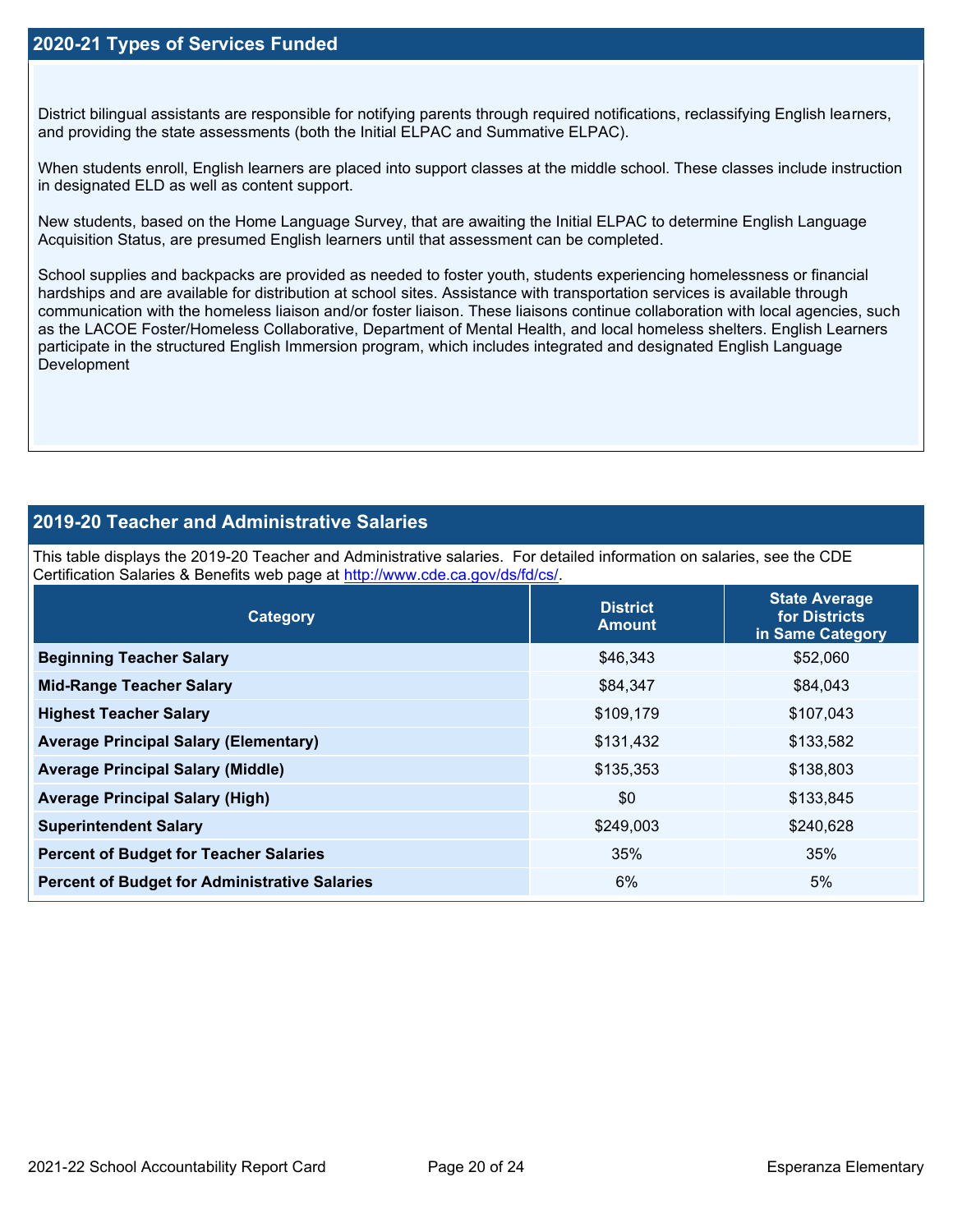### **Professional Development**

Professional development focusing on equity is conducted to address student group disproportionalities and equitable practices. Session workshops are delivered in a three part Enhancing Equity series for all employees throughout the District. Session topics include implicit bias, micro aggressions, vulnerable decision points, and strategies to build inclusive environments. The focus of this work is to support equitable and inclusive learning environments and work environments for our students and staff. Additional layered work tailored to the needs of the school sites may also include work in socialemotional learning programs such as Leadership Development Through Physical Education, Boys Town, Where Everyone Belongs, and Capturing Kids Hearts.

Leadership development Through Physical Education (LDTPE) is a supplemental curriculum to enhance current elementary physical education programming by teaching, developing, and practicing key Social Emotional Learning (SEL) skills. All PE teachers have participated in two full days of training, which include curriculum concepts, language, and skills and activities with a particular focus on building a positive and cohesive community of learners. This training focused on the implementation of techniques that build positive adult to student and student to student relationships resulting in atmospheres where all students can heal from elevated emotional stressors and embrace SEL skills to engage in learning.

Annually, professional development on suicide prevention to both certificated and classified staff members is conducted. Professional development is also provided to certificated staff on topics such as human trafficking, the impact of trauma, and the tiered supports embedded in the comprehensive counseling program.

Advancement Via Individual Determination (AVID) professional development is provided across the District. Professional development is tailored to the specific needs of the students on campus, and focuses on intentional strategies to support Writing, Inquiry, Collaboration, Organization, and Reading (WICOR). Strategies embedded during instruction support increased access to the core content and student engagement. Professional development is conducted at school sites and at AVID Summer Institute.

English Language Development (ELD) is a component of the Structured English Immersion program provided for English Learners. All certificated staff receive training on English Language Development, both integrated and designated. Professional development for certificated staff also includes work in the English Language Development standards, strategies to support English Learners, progress monitoring of English Learners, and targeted support for English Learners in all content areas.

Westside continues to partner with DNA Math to provide foundational training for making sense of mathematics for teaching. Three days of training focuses on digging deep into mathematical reasoning; exploring how to develop, select, and modify mathematics tasks; and learning to apply tasks, questions, and evidence (TQE).

Westside continues to annually sponsor supplemental professional development for certificated staff during Westside Institute offerings. The 2021-2022 Westside Institute summer participants took a focused look at the impact of COVID-19 on student academic achievement as well as its toll on the mental health of students, staff, parents, and community. Teachers participated in reviewing data surrounding learning loss as well as viewed A Trusted Space. A Trusted Space is a documentary-training film for educators on how to help mitigate the effects of the grief, trauma, anxiety and other emotional stressors that so many students, families, and staff feel as they return to in-person learning. The second portion of this year's institute was spent in a virtual training with Katie Novak on the foundations of Universal Design Learning (UDL) and the core components of a highly effective, school wide multi-tiered system of support.

Professional development addressing reading achievement is provided to certificated staff. Nearly 100 teachers, all site administrators, and every educational services director has completed or is currently completing an Online Elementary Reading Academy (OERA) hosted by the Consortium on Reading Excellence in Education. This series will provide certificated staff on best practices and evidence-based strategies to use during first instruction as well as targeted intervention.

The Westside Union School District New Teacher Support (NTS) team offers programs to clear both the administrative and teaching credentials for new hires.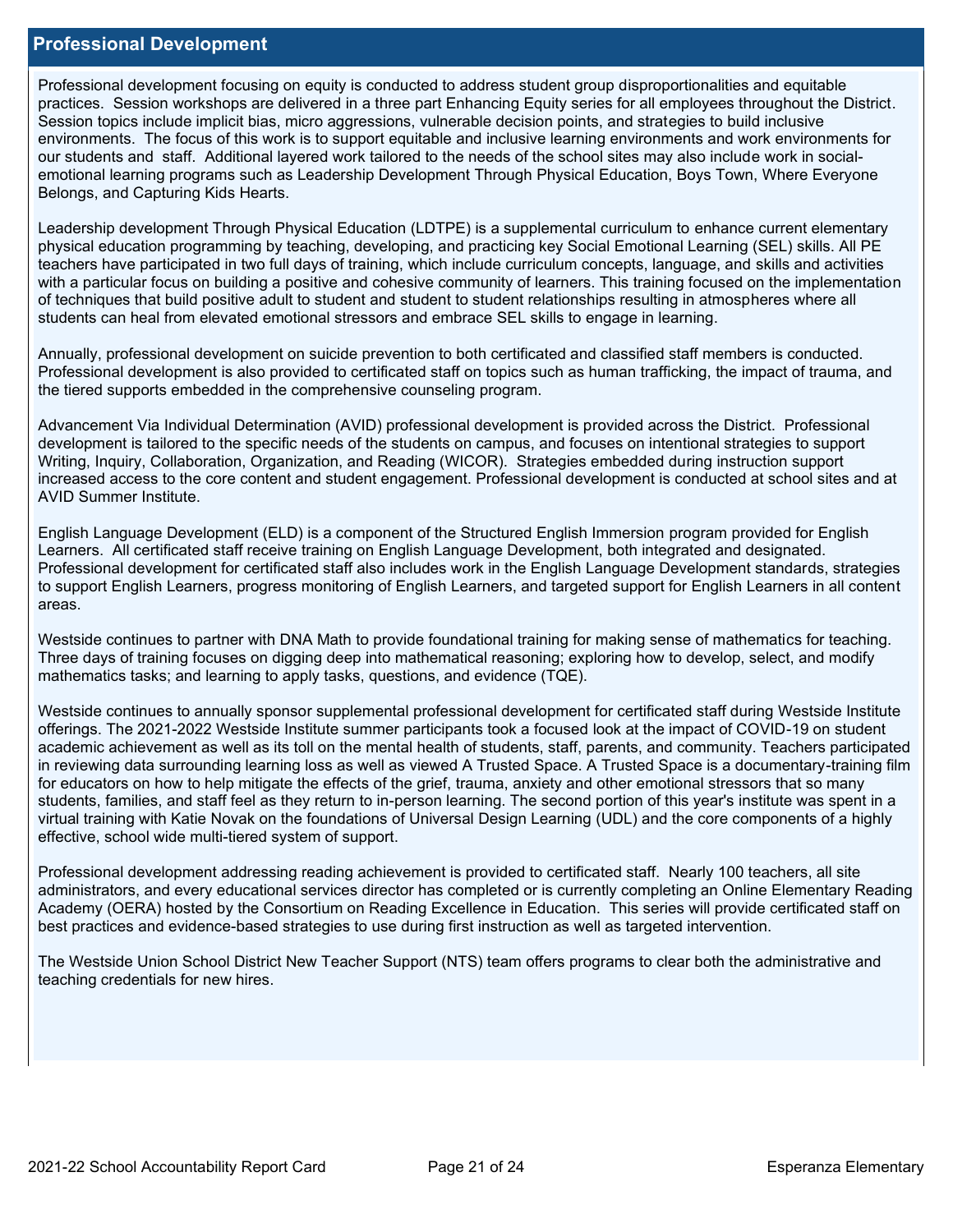The robust program for teachers consists of weekly meetings with a full-time release mentor. Each new teacher is provided with at least one hour of support per week. This includes support in the classroom, lesson planning, and working towards the achievement of an individualized goal based on the California Standards for the Teaching Profession (CSTP) that preassessments showed as an area of growth for the candidate. Each candidate works in collaboration with their mentor to set and work towards achieving this goal throughout the year. In addition, the NTS program offers candidates support in the form of professional development. Regularly occurring sessions include training on addressing the unique needs of student groups such as English Learners, using data to drive instruction, standards-based grading, the Individualized Educational Program (IEP) process, and classroom management.

The District's administrative program pairs new administrators with highly qualified coaches. These pairs meet for a total of at least 40 hours a year to work towards mastery of three self-developed goals based on the California Professional Standards for Educational Leaders (CPSEL). Additionally, candidates work with their coaches to complete at least 20 hours of professional development designed to further develop high standards of practice.

| This table displays the number of school days dedicated to staff development and continuous improvement. |  |                             |    |  |  |
|----------------------------------------------------------------------------------------------------------|--|-----------------------------|----|--|--|
| Subiect                                                                                                  |  | 2019-20   2020-21   2021-22 |    |  |  |
| Number of school days dedicated to Staff Development and Continuous Improvement                          |  | 65                          | 60 |  |  |

# **Westside Union Elementary School District 2020-21 Local Accountability Report Card (LARC) Addendum**

# **Local Accountability Report Card (LARC) Addendum**

**2020-21 Local Accountability Report Card (LARC) Addendum Overview**



On July 14, 2021, the California State Board of Education (SBE) determined that the California Department of Education (CDE) will use the SARC as the mechanism to conduct a one-time data collection of the LEA-level aggregate test results of all school's local assessments administered during the 2020–2021 school year in order to meet the federal Every Students Succeeds Act (ESSA) reporting requirement for the Local Educational Agency Accountability Report Cards (LARCs).

Each local educational agency (LEA) is responsible for preparing and posting their annual LARC in accordance with the federal ESSA. As a courtesy, the CDE prepares and posts the LARCs on behalf of all LEAs.

Only for the 2020–2021 school year and the 2020–2021 LARCs, LEAs are required to report their aggregate local assessments test results at the LEA-level to the CDE by populating the tables below via the SARC. These data will be used to meet the LEAs' federal requirement for their LARCs. Note that it is the responsibility of the school and LEA to ensure that all student privacy and suppression rules are in place when reporting data in Tables 3 and 4 in the Addendum, as applicable.

The tables below are not part of the SBE approved 2020–2021 SARC template but rather are the mechanism by which these required data will be collected from LEAs.

For purposes of the LARC and the following tables, an LEA is defined as a school district, a county office of education, or a direct funded charter school.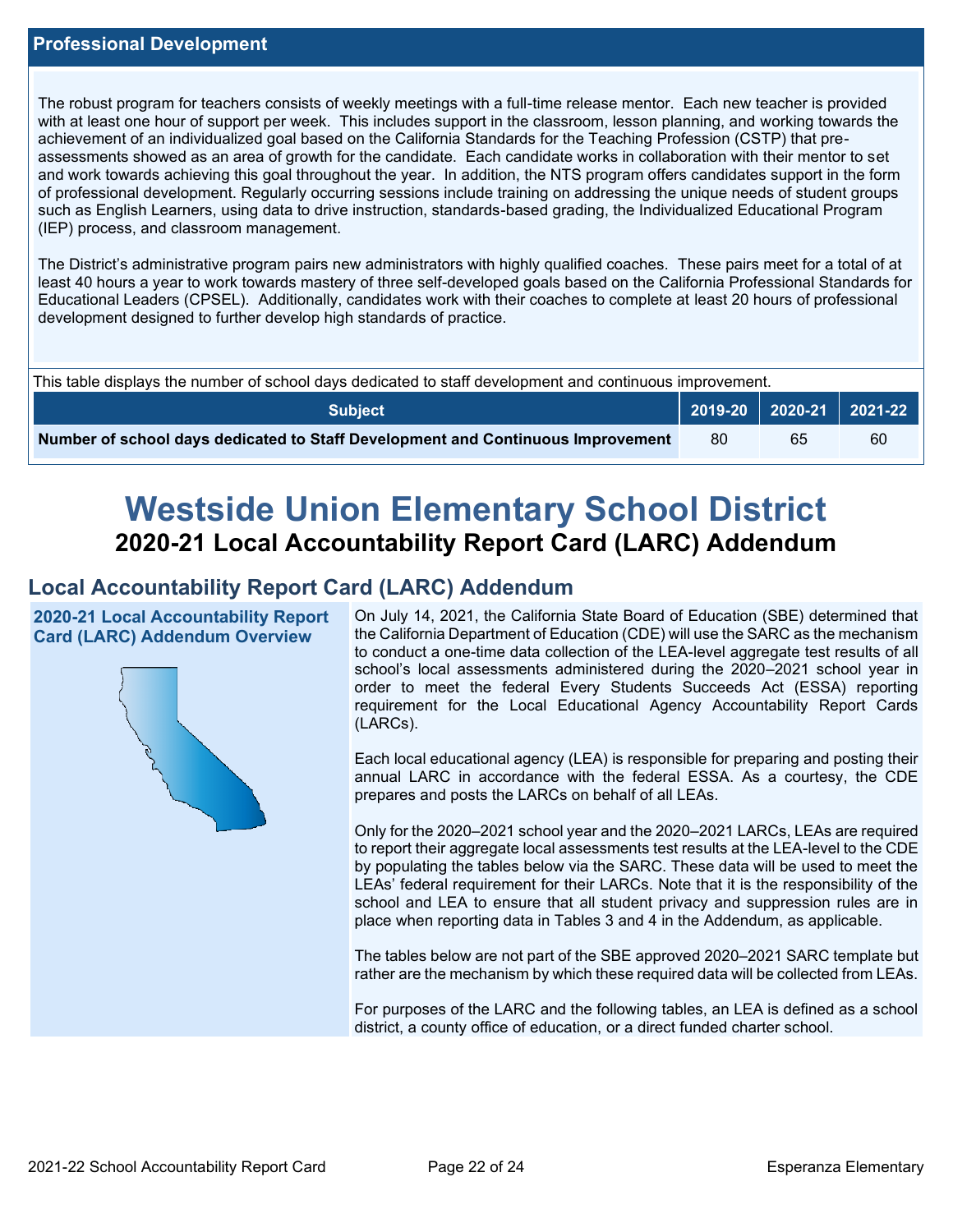| <b>2021-22 District Contact Information</b> |                                           |  |  |  |
|---------------------------------------------|-------------------------------------------|--|--|--|
| <b>District Name</b>                        | Westside Union Elementary School District |  |  |  |
| <b>Phone Number</b>                         | (661) 722-0716                            |  |  |  |
| Superintendent                              | Regina Rossall                            |  |  |  |
| <b>Email Address</b>                        | r.rossall@westside.k12.ca.us              |  |  |  |
| <b>District Website Address</b>             | www.westside.k12.ca.us                    |  |  |  |

# **2020-21 CAASPP Test Results in ELA by Student Group**

This table displays CAASPP test results in ELA by student group for students grades three through eight and grade eleven taking and completing a state-administered assessment. The CDE will populate this table for schools in cases where the school administered the CAASPP assessment. In cases where the school administered a local assessment instead of CAASPP, the CDE will populate this table with "NT" values, meaning this school did not test students using the CAASPP. See the local assessment(s) table for more information.

| <b>CAASPP</b><br><b>Student Groups</b>               | <b>CAASPP</b><br><b>Total</b><br><b>Enrollment</b> | <b>CAASPP</b><br><b>Number</b><br><b>Tested</b> | <b>CAASPP</b><br><b>Percent</b><br><b>Tested</b> | <b>CAASPP</b><br><b>Percent</b><br><b>Not Tested</b> | <b>CAASPP</b><br><b>Percent</b><br><b>Met or</b><br><b>Exceeded</b> |
|------------------------------------------------------|----------------------------------------------------|-------------------------------------------------|--------------------------------------------------|------------------------------------------------------|---------------------------------------------------------------------|
| <b>All Students</b>                                  | 6286                                               | 41                                              | 0.65                                             | 99.35                                                | 12.20                                                               |
| <b>Female</b>                                        | 3076                                               | 11                                              | 0.36                                             | 99.64                                                | 0.00                                                                |
| <b>Male</b>                                          | 3210                                               | 30                                              | 0.93                                             | 99.07                                                | 16.67                                                               |
| American Indian or Alaska Native                     | 13                                                 | $\mathbf 0$                                     | $\sim$ $\sim$                                    | 100.00                                               | --                                                                  |
| <b>Asian</b>                                         | 150                                                | $\pmb{0}$                                       | 0.00                                             | 100.00                                               |                                                                     |
| <b>Black or African American</b>                     | 678                                                | 8                                               | 1.18                                             | 98.82                                                | --                                                                  |
| <b>Filipino</b>                                      | 93                                                 | $\mathbf{1}$                                    | 1.08                                             | 98.92                                                | --                                                                  |
| <b>Hispanic or Latino</b>                            | 3173                                               | 17                                              | 0.54                                             | 99.46                                                | 5.88                                                                |
| <b>Native Hawaiian or Pacific Islander</b>           | --                                                 | $\overline{\phantom{a}}$                        | $\overline{\phantom{a}}$                         | $-$                                                  | --                                                                  |
| <b>Two or More Races</b>                             | 369                                                | $\mathbf{1}$                                    | 0.27                                             | 99.73                                                | --                                                                  |
| <b>White</b>                                         | 1805                                               | 14                                              | 0.78                                             | 99.22                                                | 21.43                                                               |
| <b>English Learners</b>                              | 374                                                | $\overline{2}$                                  | 0.53                                             | 99.47                                                | --                                                                  |
| <b>Foster Youth</b>                                  | 136                                                | 4                                               | 2.94                                             | 97.06                                                |                                                                     |
| <b>Homeless</b>                                      | 990                                                | $\overline{4}$                                  | 0.40                                             | 99.60                                                | --                                                                  |
| <b>Military</b>                                      | 43                                                 | $\mathbf 0$                                     | 0.00                                             | 100.00                                               | --                                                                  |
| <b>Socioeconomically Disadvantaged</b>               | 3228                                               | 26                                              | 0.81                                             | 99.19                                                | 7.69                                                                |
| <b>Students Receiving Migrant Education Services</b> | --                                                 | $\overline{\phantom{a}}$                        |                                                  | --                                                   | --                                                                  |
| <b>Students with Disabilities</b>                    | 906                                                | 41                                              | 4.53                                             | 95.47                                                | 12.20                                                               |